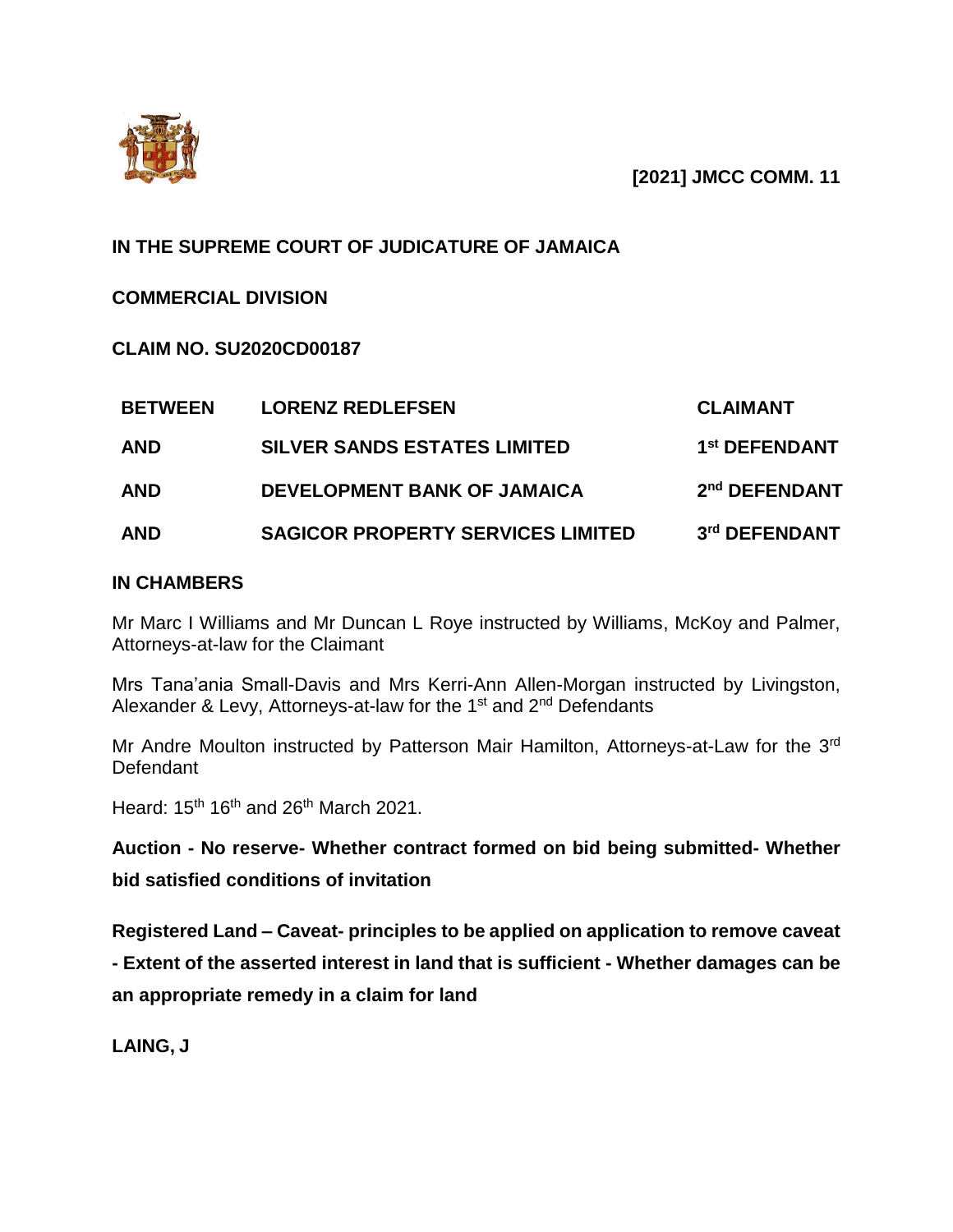## **Background**

- $[1]$ The Claimant resides in the United States of America. The 1st Defendant is a limited liability company duly registered and incorporated under the laws of Jamaica and was at all material times the registered owner of 16 lots of land in the parish of Trelawny (hereinafter referred to collectively as the Properties). The 2<sup>nd</sup> Defendant is a limited liability company duly registered and incorporated under the laws of Jamaica and at all material times operated as a financial institution wholly owned by the Government of Jamaica.
- In July 2019, the 1<sup>st</sup> and  $2<sup>nd</sup>$  Defendants commenced the process of selling the  $\mathsf{I2l}$ Properties, fifteen of which were undeveloped with one developed lot having a three-bedroom, three-bathroom villa erected thereon (the Villa). The sale process was by way of sealed bids and was and managed by the 3<sup>rd</sup> Defendant which was retained to provide real estate brokerage services.
- The 3<sup>rd</sup> Defendant acted as agent of the 2<sup>nd</sup> Defendant and published  $\mathsf{I}3\mathsf{I}$ advertisements inviting bids/offers to purchase the Properties (the "Invitation"), the first being on or about the  $28<sup>th</sup>$  April 2019. The Invitation contained the following terms:

*Offers must include the following documents:*

- *Duly completed (MLS) Offer To Purchase Form with your best offer.*
- *Duly completed Customer Information Form (Individual/Corporate).*
- *Valid copy of picture ID (DL/PP/Jamaican Voter's ID) signed by a JP or notary public.*
- *Pre-qualification letter for mortgage, if applicable, not older than three (3) months at time of submission.*
- *Proof of funds for cash purchase (a bank statement or letter verified by the bank).*
- $[4]$ In what appears at first blush to be a commercially bizarre approach in the context of the Jamaican real estate market and in particular, having regard to the high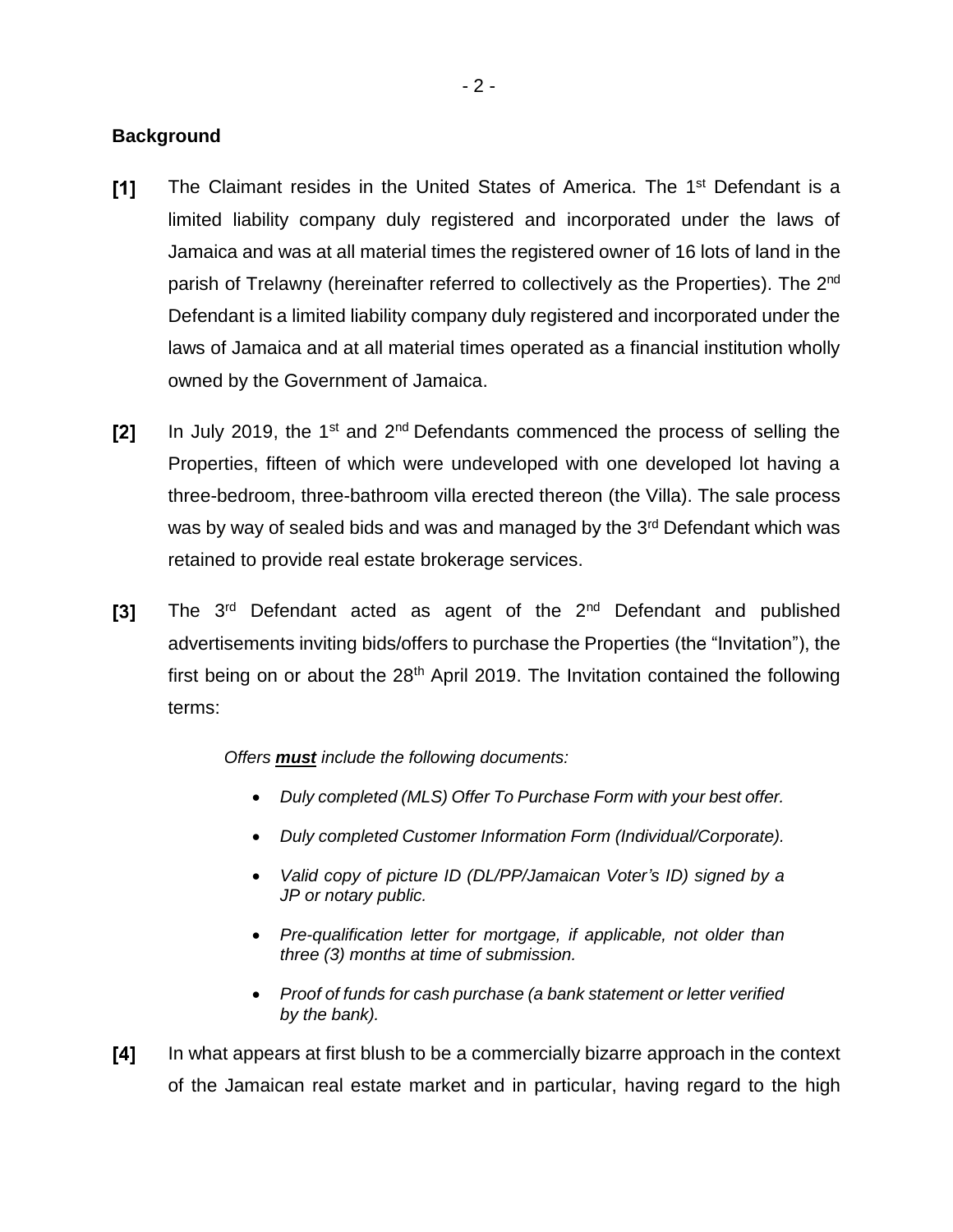market value of the Properties, the invitation to bid contained no reserve price for any of the lots, nor did it reserve the right not to accept the highest bid. Instead, it contained what is on its face an unequivocal statement that the highest valid bid would be the winning bid in these terms:

*The winning bid will be based on the highest valid offer. In the even that two (2) or more bidders' offers are the same, the bidders will be notified within two (2) days of the opening and will be invited to submit their best and final offer within five (5) working days. The highest valid offer that meets the requirements, will be the winning bid.*

The reason or reasons for the Defendants having adopted this approach is of no relevance to this judgment.

- $\mathsf{[}5\mathsf{]}$ The opportunity provided by this "one in a million golden ticket" appears not to have been readily apparent to most Jamaicans or indeed the world. However, the seemingly endless possibilities were not lost on the Claimant, who, no doubt recognizing the significance of the absence of any reserve price, shrewdly submitted 16 offers to purchase the Properties. The package available to bidders contained the market value of each lot and Claimant submitted bids on the fifteen undeveloped lots in amounts ranging from \$1,600,500.00 to \$1,612,600. The Claimant also bid \$1,612,600.00 on Volume 1078 Folio 980, the lot which had the Villa thereon. The market value on one estimated by the 1<sup>st</sup> Defendant is \$70,000,000.00 (and it was subsequently advertised by the 3<sup>rd</sup> Defendant in the Daily Gleaner of 18 April 2019 at a price of \$80,000,000.00). The evidence on behalf of the 1st Defendant does not confirm which of the sixteen lots has the lowest market value, but it is disclosed that Volume 1416 folio 874 has a market value of \$11,600,000.
- $[6]$ On or about the  $8<sup>th</sup>$  of August 2019 by a letter delivered via e-mail, the Claimant was advised that none of his bids were accepted. The Claimant's bids were rejected on the basis that the documentation he submitted was incomplete and non-compliant with the requirements as stipulated in the Invitation.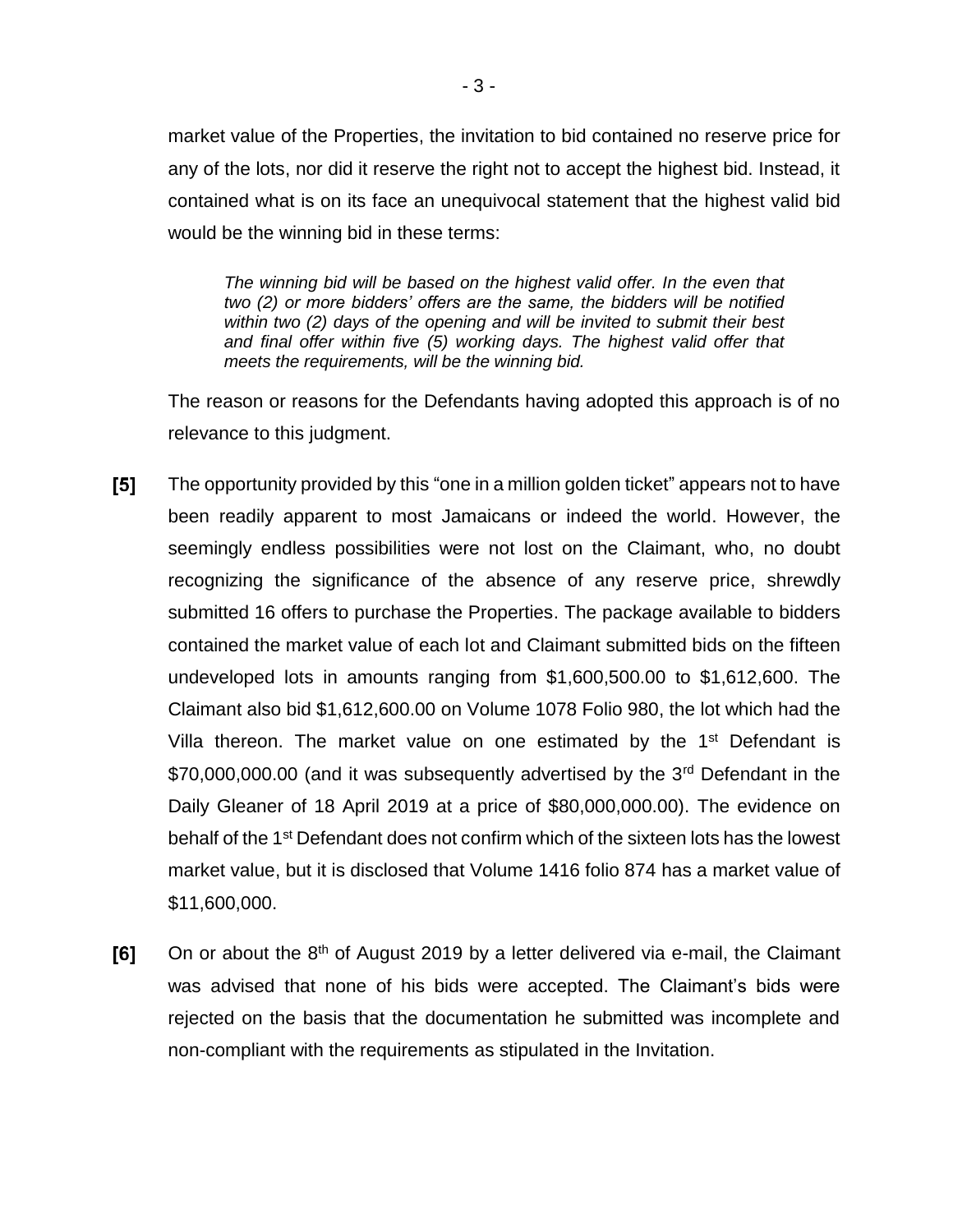- $\mathsf{T}7\mathsf{T}$ The 1<sup>st</sup> and 2<sup>nd</sup> Defendants sold six of the sixteen lots to persons other than the Claimant and nine of the lots were again offered for sale during the period of September to October 2020. The evidence before the Court is that in December 2020 and January 2021 the 1<sup>st</sup> Defendant entered into sale agreements in respect of two of the lots offered in the second round of sale, in particular the lots registered at Volume 1078 Folio 950 and at Volume 1078 Folio 968 of the Register Book of Titles. It was mentioned during the proceedings that there are agreements for sale in respect of five of the lots, but this is not asserted in the evidence.
- Following discussions between the parties, which unfortunately did not bear any [8] fruit, on  $7<sup>th</sup>$  of May 2020 the Claimant filed the claim herein ("the Claim"), in which he averred that his bids were the highest for all sixteen lots and claiming, *inter alia*, "*Damages for breach of contract in lieu of specific performance or in addition to specific performance*". The Defendants have filed defences. The essence of the defence of the  $1<sup>st</sup>$  and  $2<sup>nd</sup>$  Defendants is that the Claimant's bids were invalid. The 1<sup>st</sup> and 2<sup>nd</sup> Defendants averred that the Claimant's bids were not the highest for all 16 lots. It was however conceded before the Court that in respect of some lots, the Claimant's bid was the only bid.

## **The Application**

- [9] By Notice of Application filed on 19<sup>th</sup> February 2021 the 1<sup>st</sup> Defendant sought the following primary relief:
	- *1. An Order directing the Registrar of Titles of (sic) remove the Caveats lodged against the Certificates of Title registered at Volume 1416 Folio 873, Volume 1416 Folio 874, Volume 1078 Folio 950, Volume 1078 Folio 968 and Volume 1078 Folio 980 of the Register Book of Titles.*

These lots will be referred to herein collectively as ("the Five Lots").

 $[10]$ The supporting evidence of Ms Sheron Henry contained in her affidavit filed 19<sup>th</sup> February 2021 is that on  $8<sup>th</sup>$  February 2021 the 1<sup>st</sup> Defendant received three Notices of Caveats against dealings from the Registrar of Titles in relation to three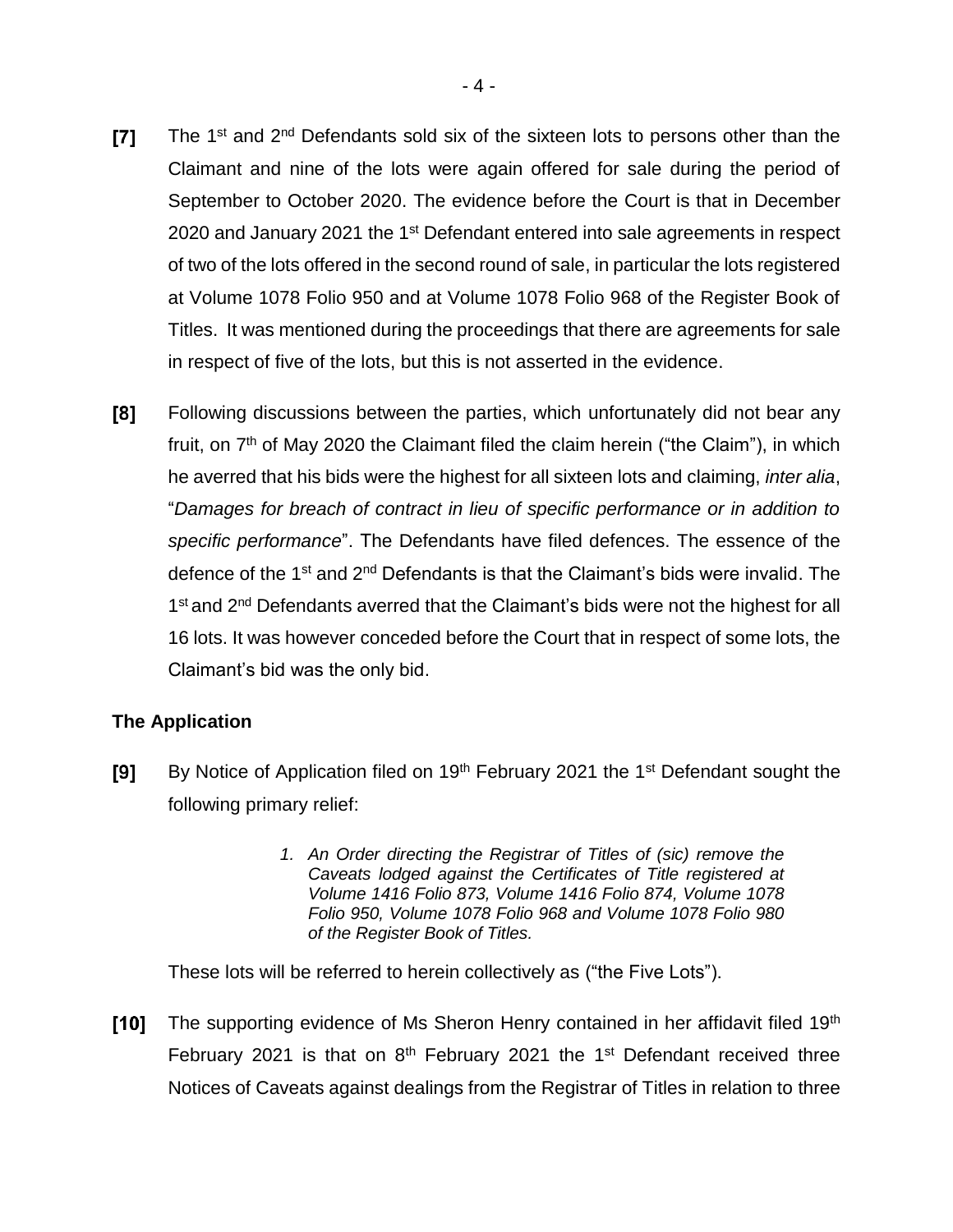of the Five Lots. Consequent upon the receipt of these notices, the 1<sup>st</sup> Defendant caused a search to be made of the Titles Office in respect of all the parcels of land which it owns. This search revealed that the Claimant had also caused caveats to be lodged in respect of the two other lots, which in addition to the lots in respect of which notices words received, comprise the Five Lots.

 $[11]$ It is to be noted that whereas the Application is in respect of the Five Lots, the Claimant's Counsel disclosed to the Court that in fact a total of ten caveats have now been lodged against various lots.

## **What is a caveat?**

- $[12]$ A Caveat is a notice to the Registrar which, subject to specified conditions and exceptions, has the effect of prohibiting the registration of certain instruments or documents while it remains in effect. In the Privy Council case **Rose Hall Ltd v Elizabeth Lovejoy Reeves** (1975) 25 WIR 348, a case arising from Jamaica, Lord Wilberforce delivering the judgment of the Court confirmed that a caveat is a fact which may be justified in law or not. Accordingly, even if the caveator has no interest to protect, that does not *ipso facto* make the caveat void. The determination of whether the caveat is justified in law or not must be decided through the procedure laid down in the Registration of Titles Law. That is the enquiry which is being embarked upon by the Court on this application.
- $[13]$ **Section 139 of the Registration of Titles Act** ("the RTA") provides for a person having the appropriate interest to register a caveat as follows:

*139. Any beneficiary or other person claiming any estate or interest in land under the operation of this Act, or in any lease, mortgage or charge, under any unregistered instruments, or by devolution in law or otherwise, may lodge a caveat with the Registrar in the Form in the Thirteenth Schedule, or as near thereto as circumstances will permit, forbidding the registration of any person as transferee or proprietor of, and of any instrument affecting, such estate or interest, either absolutely or until after notice of the intended registration or dealing be given to the intended caveator, or unless such instrument be expressed to be subject to the claim of the caveator, as may be required in such caveat.*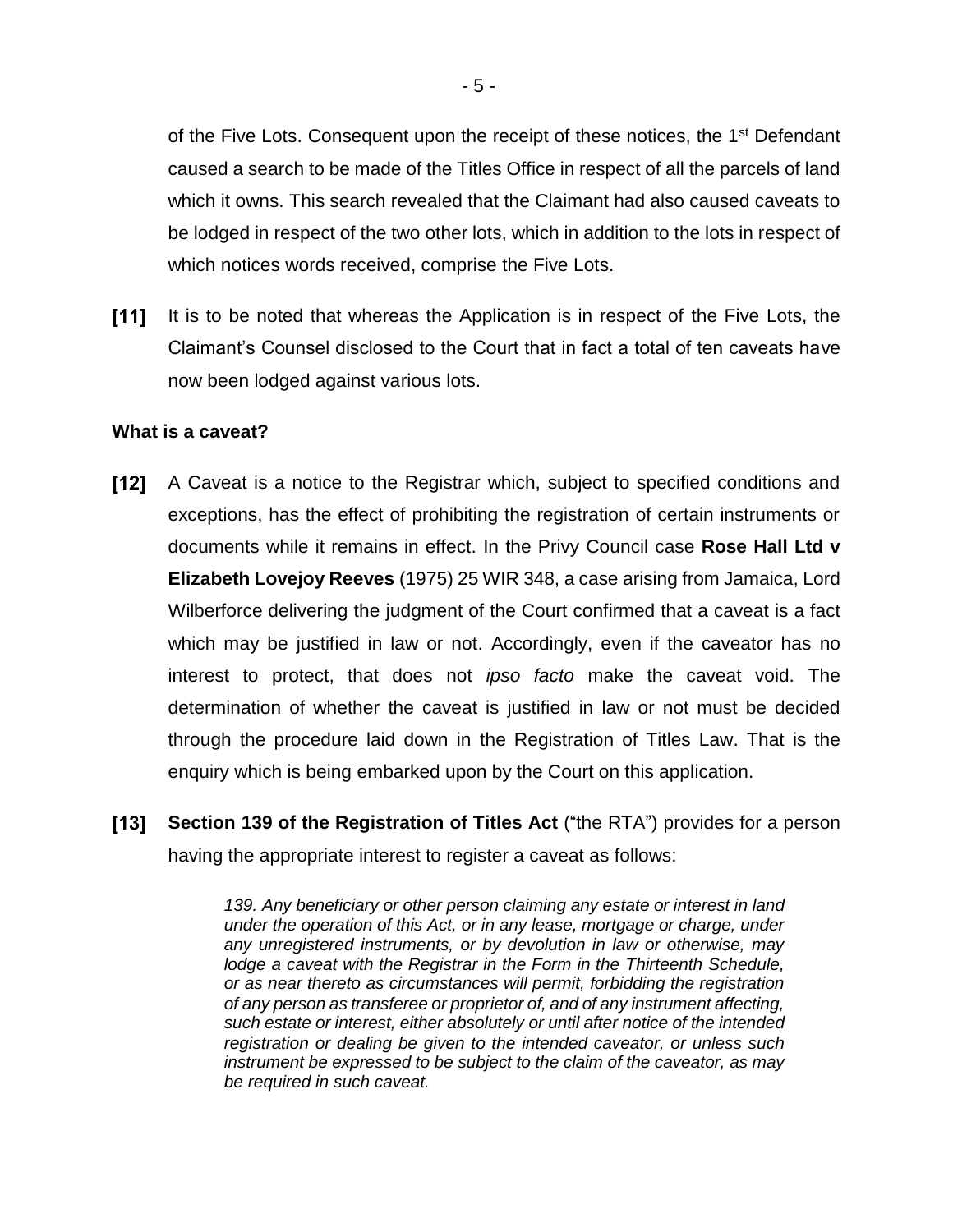**[14] Section 140** of the RTA addresses the manner in which the life of the Caveat may end and is in the following terms:

> *140. Upon the receipt of any caveat under this Act, the Registrar shall notify the same to the person against whose application to be registered as proprietor, or as the case may be, to the proprietor against whose title to deal with the estate or interest such caveat has been lodged, and such applicant or proprietor or any person claiming under any transfer or other instrument signed by the proprietor may, if he thinks fit, summon the caveator to attend before the Supreme Court, or a Judge in Chambers, to show cause why such caveat should not be removed, and such Court or Judge may, upon proof that such caveator has been summoned, make such order in the premises, either ex parte or otherwise, and as to costs as to such Court or Judge may seem fit.*

> *Except in the case of a caveat lodged by or on behalf of a beneficiary under disability claiming under any will or settlement, or by the Registrar, every caveat lodged against a proprietor shall be deemed to have lapsed as to the land affected by the transfer or other dealing, upon the expiration of fourteen days after notice given to the caveator that such proprietor has applied for the registration of a transfer or other dealing, unless in the meantime such application has been withdrawn.*

> *A caveat shall not be renewed by or on behalf of the same person in respect of the same estate or interest, but if before the expiration of the said period of fourteen days or such further period as is specified in any order made under this section the caveator or his agent appears before a Judge, and gives such undertaking or security, or lodges such sum in court, as such Judge may consider sufficient to indemnify every person against any damage that may be sustained by reason of any disposition of the property being delayed, then and in such case such Judge may direct the Registrar to delay registering any dealing with the land, lease, mortgage or charge,*  for a further period to be specified in such order, or may make such other *order as may be just, and such order as to costs as may be just.*

 $[15]$ In the Court of Appeal case of **Venus Investment Ltd v Wayne Ann Holdings Ltd** [2015] JMCA App 24 Morrison JA at paragraph 19 explained the effect of section 140 as follows:

> *[19] Section 140 does three things. First, as Mr Chen submitted, it provides a mechanism by which the registered proprietor or persons claiming under him may summon the caveator to show cause why the caveat should not be removed. The court may, upon proof that the caveator has been summoned, make such order as it thinks fit, whether ex parte or otherwise. Second, it provides that the caveat will lapse 14 days after notice to the caveator that the registered proprietor has applied for the transfer or other dealing with the land. It is a notice to the applicant, as caveator, under this*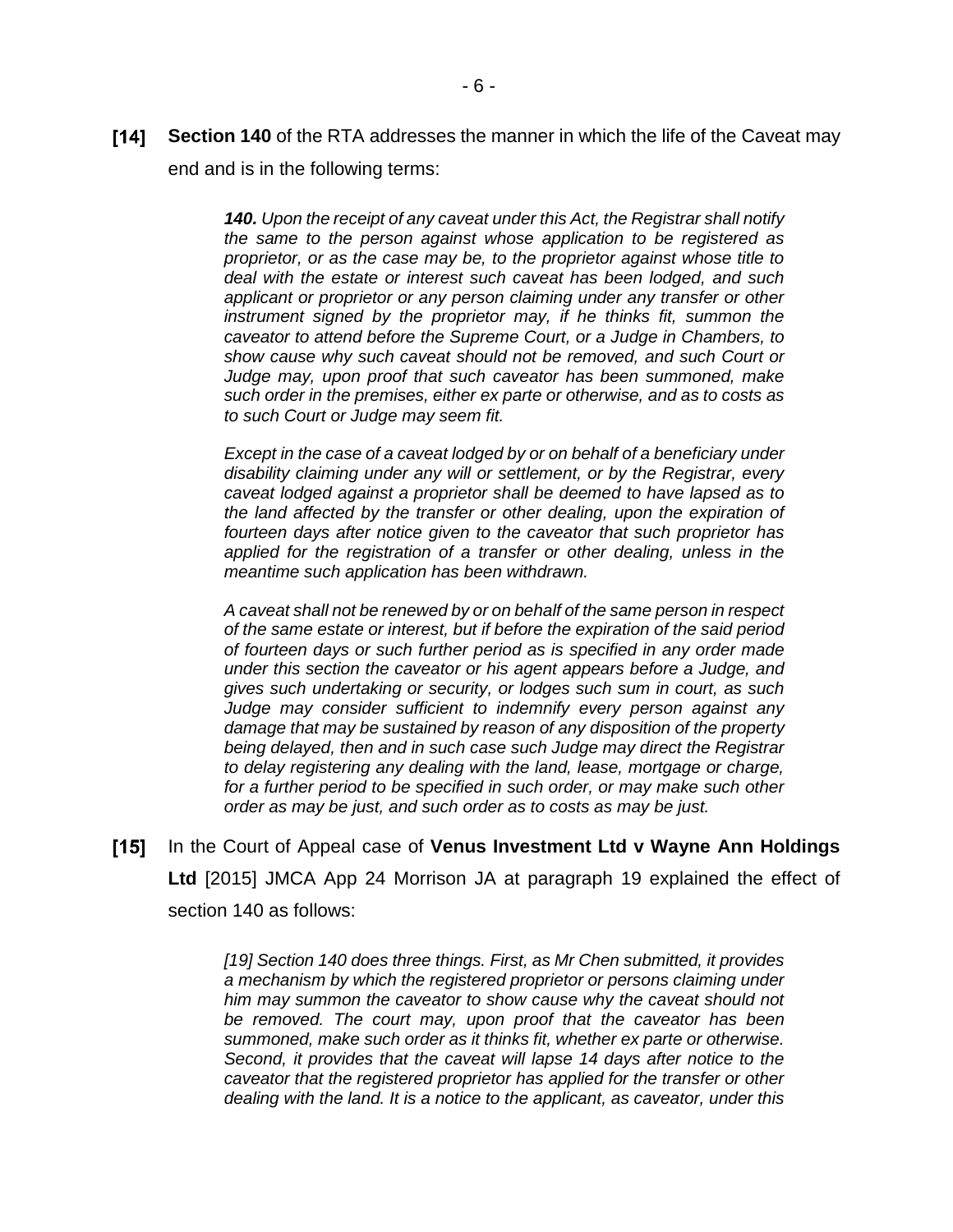*part of the section which triggered these proceedings in the first place. Third, once such notice has been served, the caveat will not be renewed, unless within the same 14 day period the caveator or his agent appears before the court and gives an undertaking or security sufficient to indemnify every person against any damage that may be suffered by reason of the delay in the registration of any disposition of the property.*

 $[16]$ Morrison JA noted at paragraph 20 of the judgment that the first part of section 140 which allows the registered proprietor to summon the caveator to show cause, etc., did not apply to that case because the caveator had brought a claim against the registered proprietor to restrain it from transferring or dealing with the property. In the case before me, the first part of that section is the applicable portion because whereas the Claimant has initiated the claim herein, he has not adopted the usual course, as adopted in **Venus Investments** (supra), of applying for an injunction to restrain the registered proprietor from transferring or dealing with the Five Lots. I will address this issue of the Claimant's failure to do so later in this judgment.

## **What is the correct procedure to be applied on the Application?**

- $[17]$ The 1<sup>st</sup> Defendant has utilized the provision of **Section 140** of the RTA to summon the caveator/Claimant to attend before the Supreme Court or a Judge in Chambers, to show cause why such caveat should not be removed. The burden is therefore on the caveator to show that the caveat should remain in place.
- $[18]$ Mrs. Small-Davis has commended the case of **Eng Mee Yong and Others v Letchumanan S/O Velayutham** [1980] A. C. 331 to the Court. That is a decision of the Privy Council arising from Malaysia, a jurisdiction which also utilizes the Torrens system of land registration and conveyancing. It is important to acknowledge that the Legislation in Malaysia, although it allows for an application to remove the caveat, it is not identical to the provisions of the RTA. The Court made the following observations at 337 which nevertheless provides very helpful guidance:

*Their Lordships have already noted the analogy between the effect of a caveat and that of an interlocutory injunction obtained by the plaintiff in an action for specific performance of a contract for the sale of land restraining*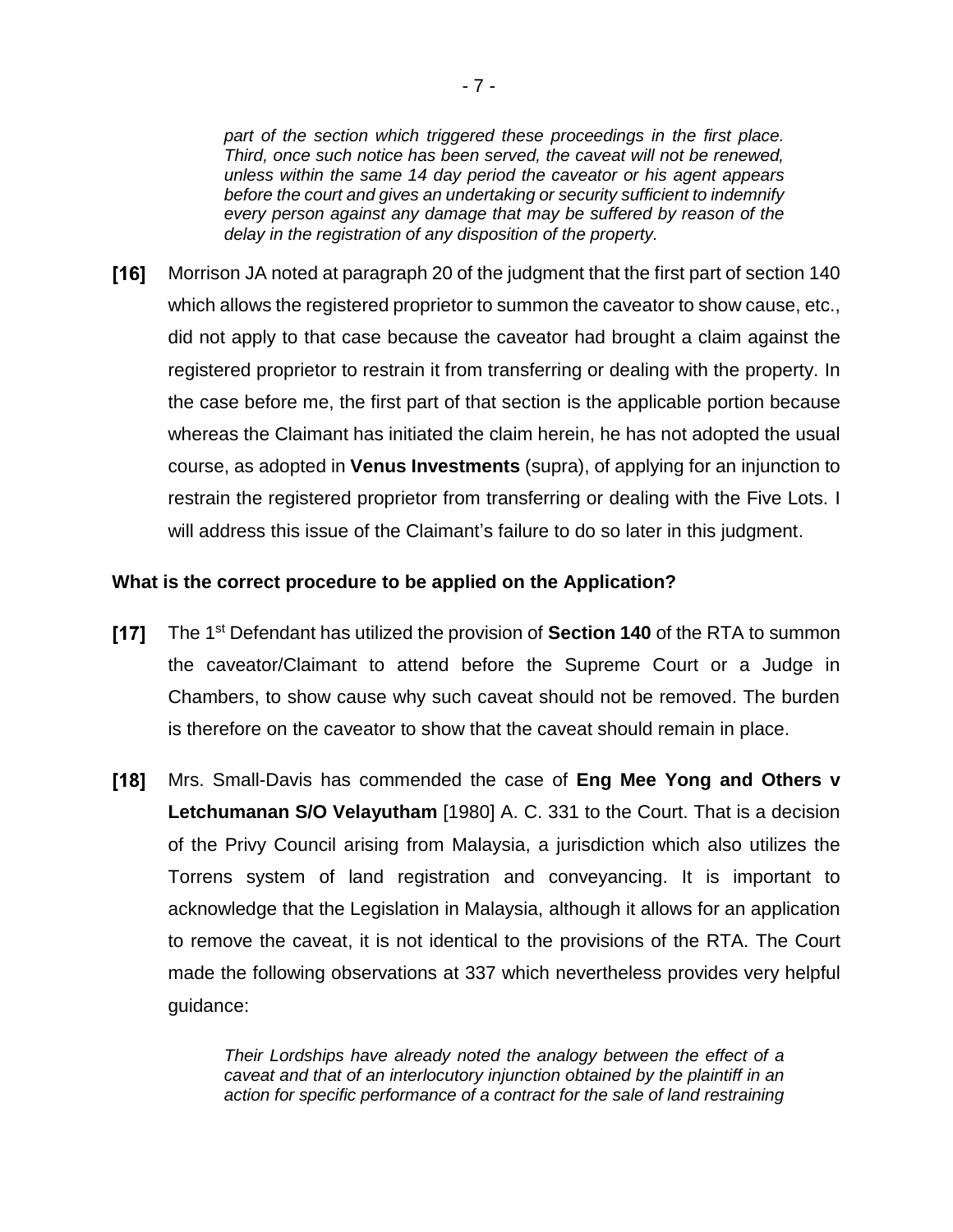*the vendor in whom the legal title is vested from entering into any disposition of the land pending the trial of the action. The court's power to grant an interlocutory injunction in such an action is discretionary. It may be granted in all cases in which it appears to the court to be just and convenient to do so. Similarly in section 327 it is provided that "the court … may make such an order on the application as it may think just." The guiding principle in granting an interlocutory injunction is the balance of convenience; there is no requirement that before an interlocutory injunction is granted the plaintiff should satisfy the court that there is a "probability," a "prima facie case" or a "strong prima facie case" that if the action goes to trial he will succeed; but before any question of balance of convenience can arise the party seeking the injunction must satisfy the court that his claim is neither frivolous nor vexatious; in other words that the evidence before the court discloses that there is a serious question to be tried: American Cyanamid Co. V Ethicon Ltd. [1975] A.C. 396.*

*This is the nature of the onus that lies upon the caveator in an application by the caveatee under section 327 for removal of a caveat: he must first satisfy the court that on the evidence presented to it his claim to an interest in the property does raise a serious question to be tried; and having done so, he must go on to show that on the balance of convenience it would be*  better to maintain the status quo until the trial of the action, by preventing *the caveatee from disposing of his land to some third party.*

- [19] On applications for interlocutory injunctions our Courts have consistently been guided by the principles laid down in **American Cyanamid v. Ethicon [1975] 1 All ER 504** which can conveniently be reduced to three main considerations, which in summary are:
	- a. Is there a serious issue to be tried on the claim?
	- b. Would damages be an adequate remedy?
	- c. Does the balance of convenience favour the granting of an injunction?
- [20] The similarity between applications for interlocutory judgments and an application for the removal of a caveat is further highlighted by the Privy Council in **Eng Mee Yong** (supra) at pages 337-338:

*In the case of a refusal by the vendor to complete a contract for the sale of land the normal remedy of the purchaser as plaintiff in an action is an order*  for specific performance of the contract; and in the absence of special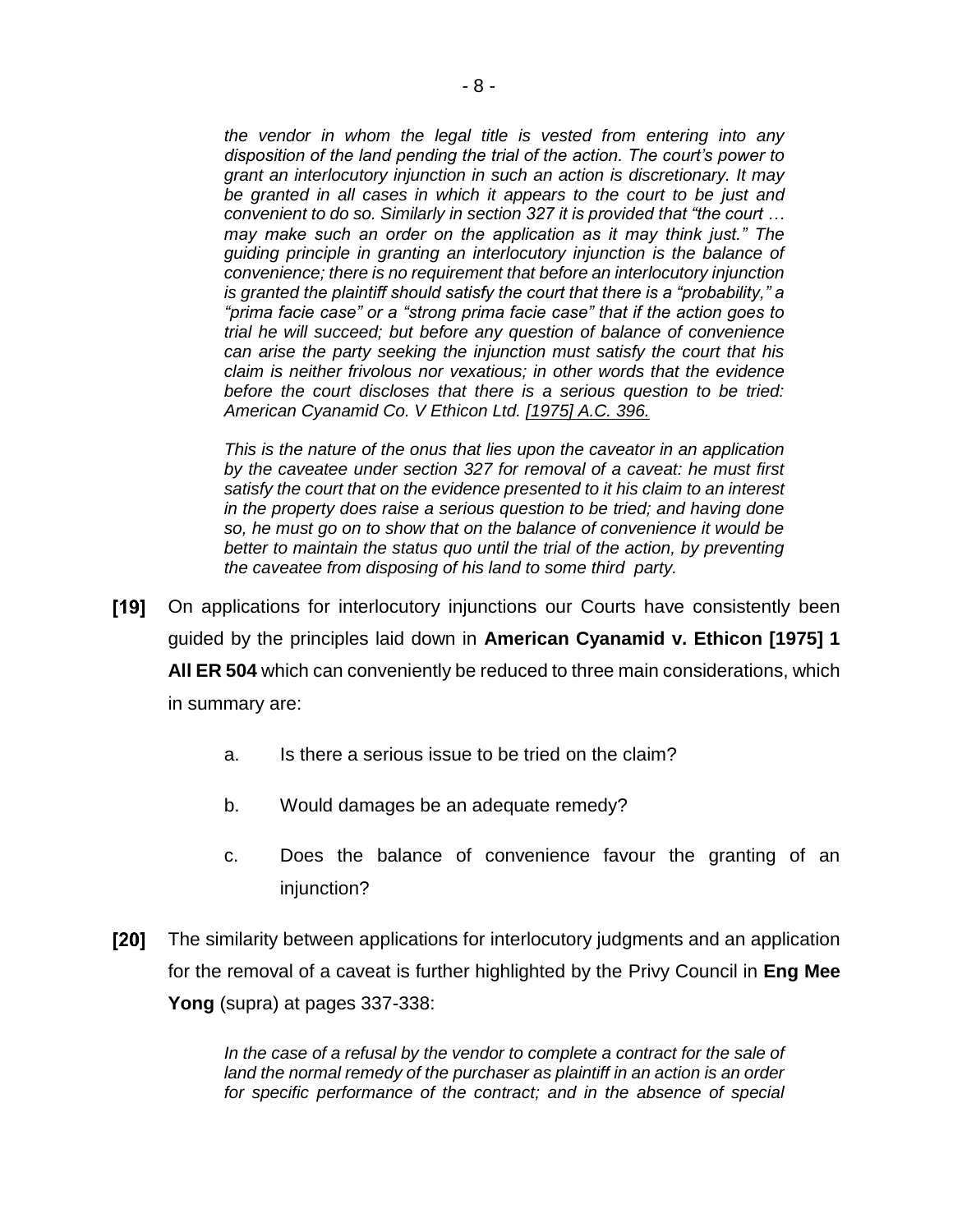*circumstances, if it were shown that the vendor threatened to dispose of the land while the action was still pending, the balance of convenience would be in favour of granting an interlocutory injunction to prevent his doing so, provided that the plaintiff would be in a position to satisfy his undertaking as to damages if the action should fail at trial.*

*So too in an application by a caveatee 327 for removal of a caveat, once the caveator has met the first requirement of satisfying the court that the claim on which his caveat is based does raise a serious question to be tried, the balance of convenience would in the normal way and in the absence of any special circumstances be in favour of leaving the caveat in existence until proceedings, brought and prosecuted timeously by the caveator, for specific performance of the contract of sale which he alleges had been tried. (emphasis supplied)*

 $[21]$ Following this approach, in this application for a discharge of a caveat, the first issue to be determined is whether the Caveator's claim to an interest in the property raises a serious issue to be tried on the claim.

## **The factual dispute**

 $[22]$ The Claimant is asserting that he was the highest bidder and was therefore the successful bidder in respect of the five Lots which are the subject of this Application. In order for the Court to determine whether there is a serious issue to be tried in respect of the interest which the Claimant is asserting that he has, the Court is therefore required to determine whether there is a serious issue to be tried as to:

> (a) whether the Claimant was indeed the successful bidder in respect of the Five Lots; and

> (b) if the Claimant was the successful bidder, whether he obtained an interest in the Five Lots prior to the execution of an agreement for sale.

 $[23]$ The position advanced by the 1<sup>st</sup> Defendant is that none of the Claimant's bids were successful, and they were all invalid because they were incomplete for two primary reasons. Firstly, it was argued that the Claimant only partially completed the Customer Information Form which was required as part of the vendors' due diligence, especially having regard to the fact that the  $2<sup>nd</sup>$  Defendant is a financial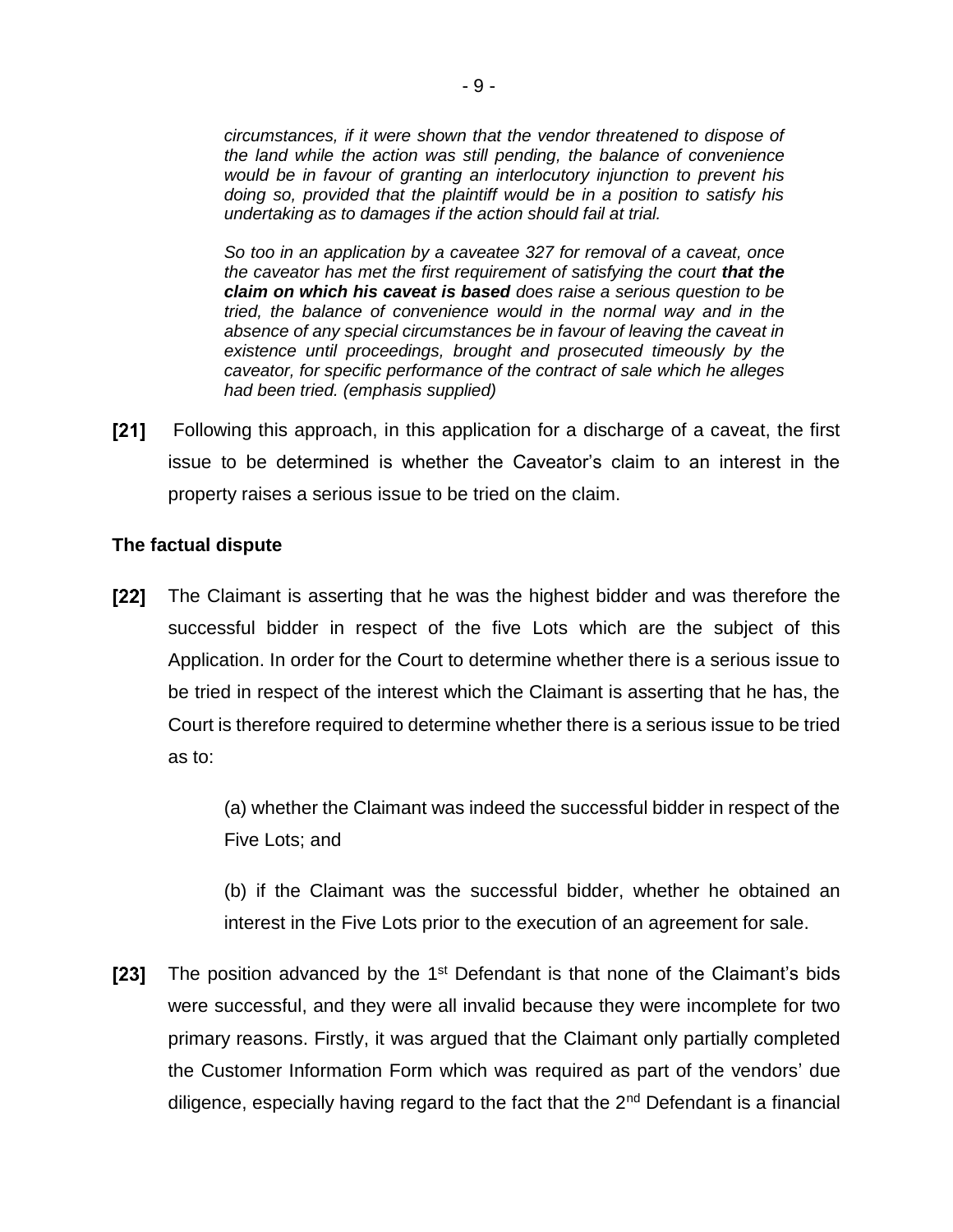institution which is subject to the Proceeds of Crime Act. Secondly, the Claimant did not satisfy the bidding instructions which required the following:

*Proof of funds for cash purchase (a bank statement or letter verified by the bank).*

It was submitted that the Claimants proof of funds was deficient in that his bank statement submitted in the various bids was not verified by the bank.

- $[24]$ As it relates to the assertion that the customer information form was incomplete, the Claimant averred that he indicated on the form that he was retired. He posited that as a result of this express declaration, one could not reasonably expect answers to the sections of the form which speak to "place of business" and other questions related to his employment. It was submitted to the Court on behalf of the Claimant that the only fields in the form which were not completed were those which were rendered inapplicable because of the Claimant's disclosed status of being retired. The 1<sup>st</sup> Defendant challenged this assertion that those were the only incomplete fields and it was argued that it was not open to the Claimant to decide which portions of the form should not be completed.
- $[25]$ Unfortunately, the Customer Information Forms were not exhibited in evidence before the Court. The Court is therefore unable to make an assessment as to which party's position is correct.
- [26] As it relates to the assertion that the bidding instructions required a bank statement verified by the bank, this is a matter of construction. It was submitted by Mrs. Small-Davis that when the bidding instructions are looked at as a whole, it is clear that the vendor required assurance that the bidder was able to complete the purchase in the event that his bid constituted the highest valid offer. It was further submitted that it is customary, especially where a document is not delivered directly by the bank, to require it to be certified by the bank. No evidence was presented of such a custom being in existence which would be applicable in this case.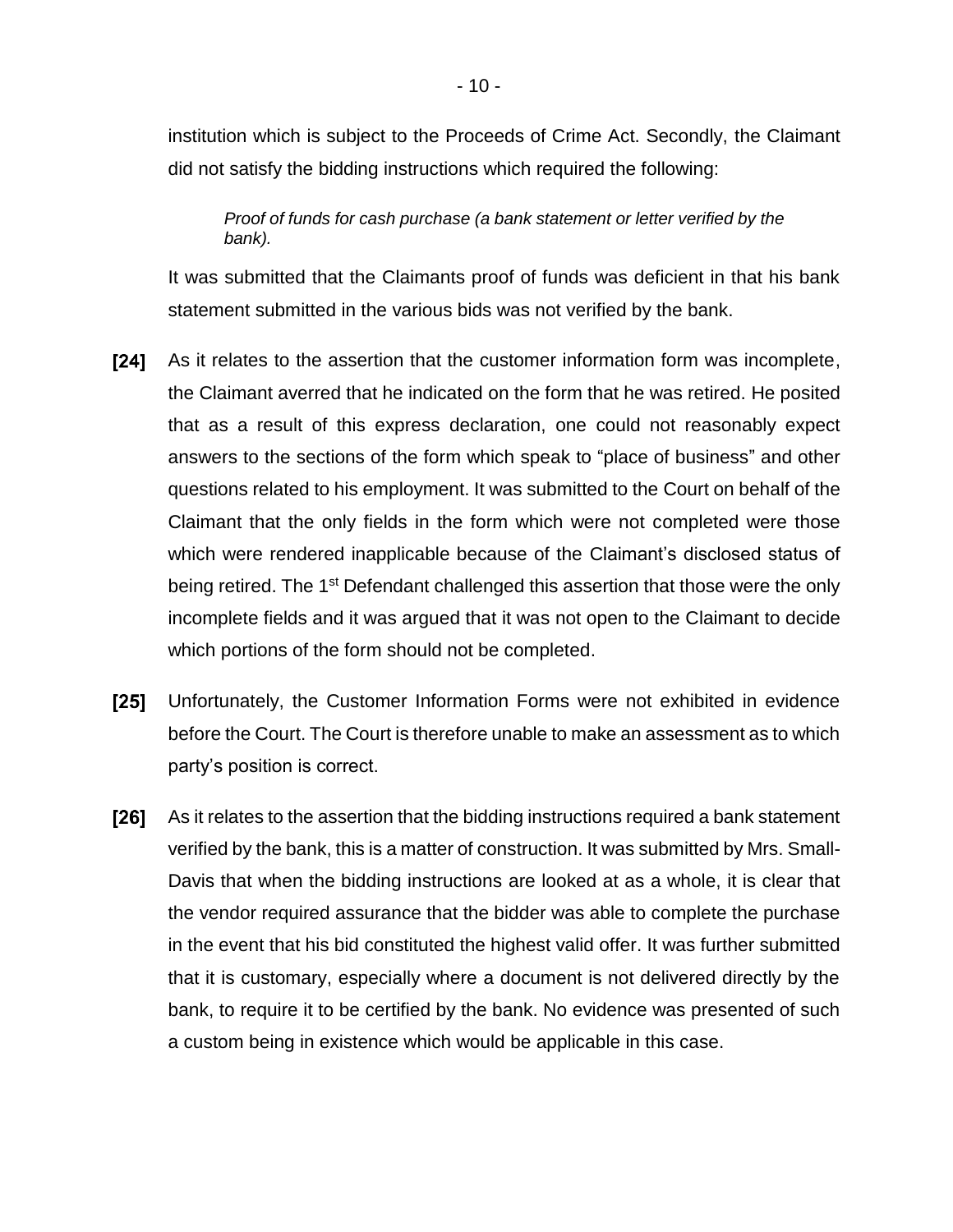- $[27]$ The evidence of the Claimant was that his bids included a bank statement from Bank of America as required. Furthermore, following inquiries made by him in advance of submitting the bids he was assured by an agent of the 2<sup>nd</sup> Defendant that the bank statement would satisfy the requirement. The Claimant did not disclose the name of this agent and the explanation given by Mr. Williams was that the identity of that agent was being withheld for the protection of that agent. Having regard to such nondisclosure the issue of whether an assurance as alleged was in fact given was not explored.
- $[28]$ Mr. Williams argued that the natural and ordinary meaning of the bidding instructions is that the bank statement does not need to be verified. He submitted that the words "*verified by the bank*" apply exclusively to the word "letter" which immediately precedes those qualifying words. The words "*a bank statement*" identifies a wholly independent method of satisfying the requirement for proof of funds and because they appear before the word "*or*", they are not similarly qualified words "*verified by the bank*".
- [29] Lord Diplock stated in **American Cyanamid** at page 510 C that, "*the court no doubt must be satisfied that the claim is not frivolous or vexatious; in other words, that there is a serious question to be tried.*" However, at page 510 D he made the significant observation that:

*"It is no part of the court's function at this stage of the litigation to try to resolve conflicts of evidence on affidavit as to facts on which the claims of either party may ultimately depend nor to decide difficult questions of law which call for detailed argument and mature considerations. These are matters to be dealt with at the trial."*

Having regard to the similarities between the requirements imposed on a caveator on an application to discharge a caveat and the requirements imposed on an applicant for an injunction, I accept that these words of caution of Lord Diplock apply equally on this Application.

 $[30]$ Mrs. Small-Davis submitted that the issue of the proper construction to be placed on the requirement in the bidding instructions for "*Proof of funds for cash purchase*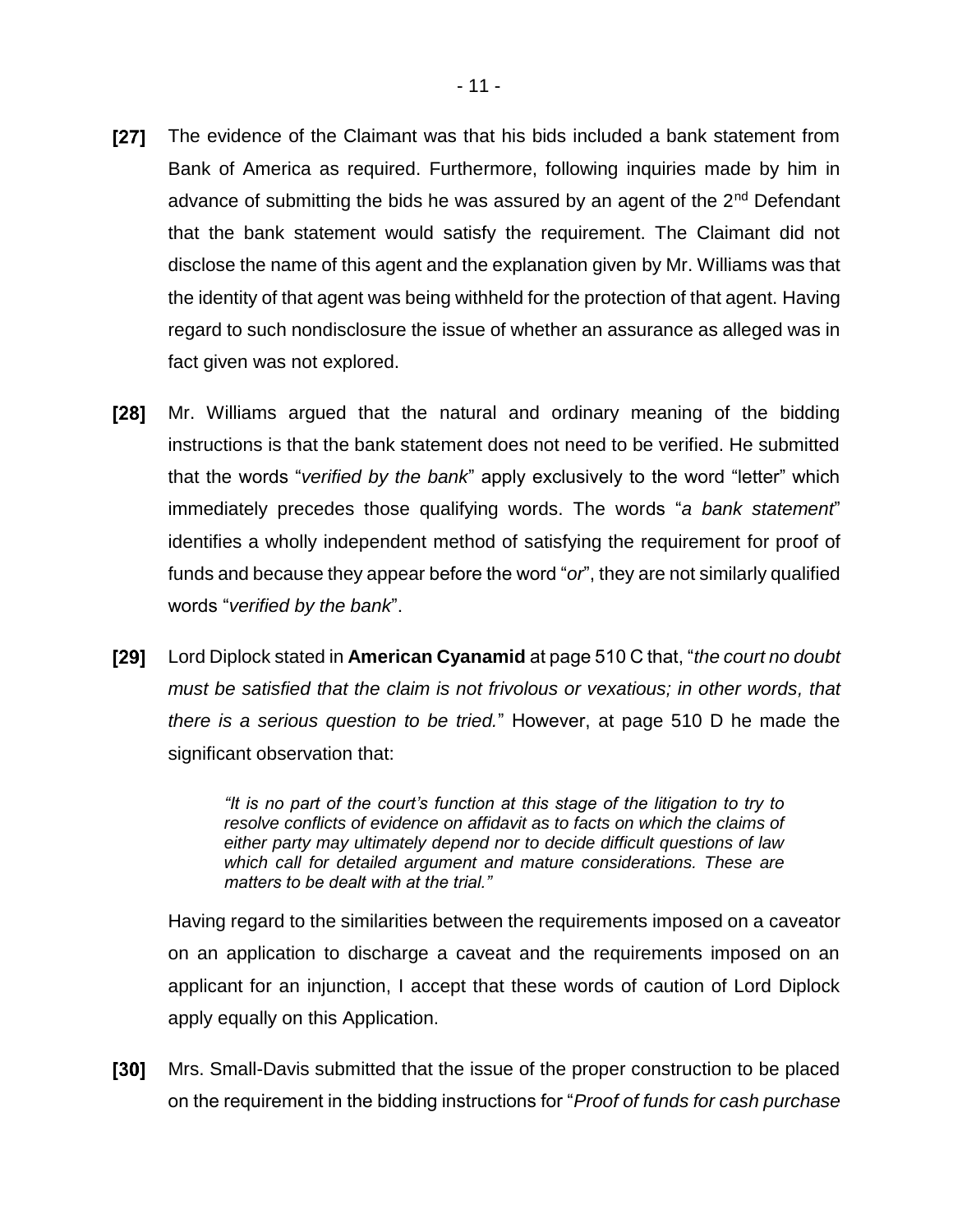*(a bank statement or letter verified by the bank)*" is one which could be resolved by the Court without evidence. There is considerable merit in that submission. In the case of **Barbara Wakefield and Winston Wakefield v Olive Dotsey** Suit Mo E510 of 2000 Supreme Court Jamaica unreported delivered April 9, 2002, Anderson J accepted the position reflected in a passage from **Re Moosecana Subdivision and G.T.P. Volume 7 D.L.R.** 674 at page 677 as follows:

*"A caveat based upon a prima facie valid document will not be vacated on a summary application to a judge in chamber where the facts are involved and each party has denied by affidavit the principal allegations made on affidavit by the other party. The application might be entertained if the facts are undisputed and the issue rested upon the interpretation or validity of the written document on which the caveat is founded: McGreevy v Murray 1 D.L.R. 285*

- $\sqrt{31}$ However, in this case a finding by the Court as to the proper construction to be placed on the words "*(a bank statement or letter verified by the bank)*" to resolve the disputed position of the parties would, in any event, be purely academic. This is so given that the disputed issue of fact as to whether an agent of the  $2<sup>nd</sup>$ Defendant had confirmed the validity of the questioned bank statement before its submission would remain unresolved, and so too would the issue of the legal effect of such confirmation if the Court finds that it did occur.
- $\mathsf{T}32\mathsf{T}$ In these circumstances, even if the Court were to resolve the dispute as to whether the unverified bank statement satisfied the requirement of the bidding instructions, there still would remain unresolved the issue of whether the Customer Information Form was incomplete and therefore invalid. Having not seen the relevant forms, and in the context of a factual dispute as to the precise portions thereof which were not completed, the Court at this stage is not in a position to determine whether the omissions breached the requirement of the bidding instructions. Accordingly, the Court is not in a position to make a finding as to whether the form being incomplete provided a proper basis in law for the 1<sup>st</sup> Defendant to have rejected the Claimant's bids as being invalid.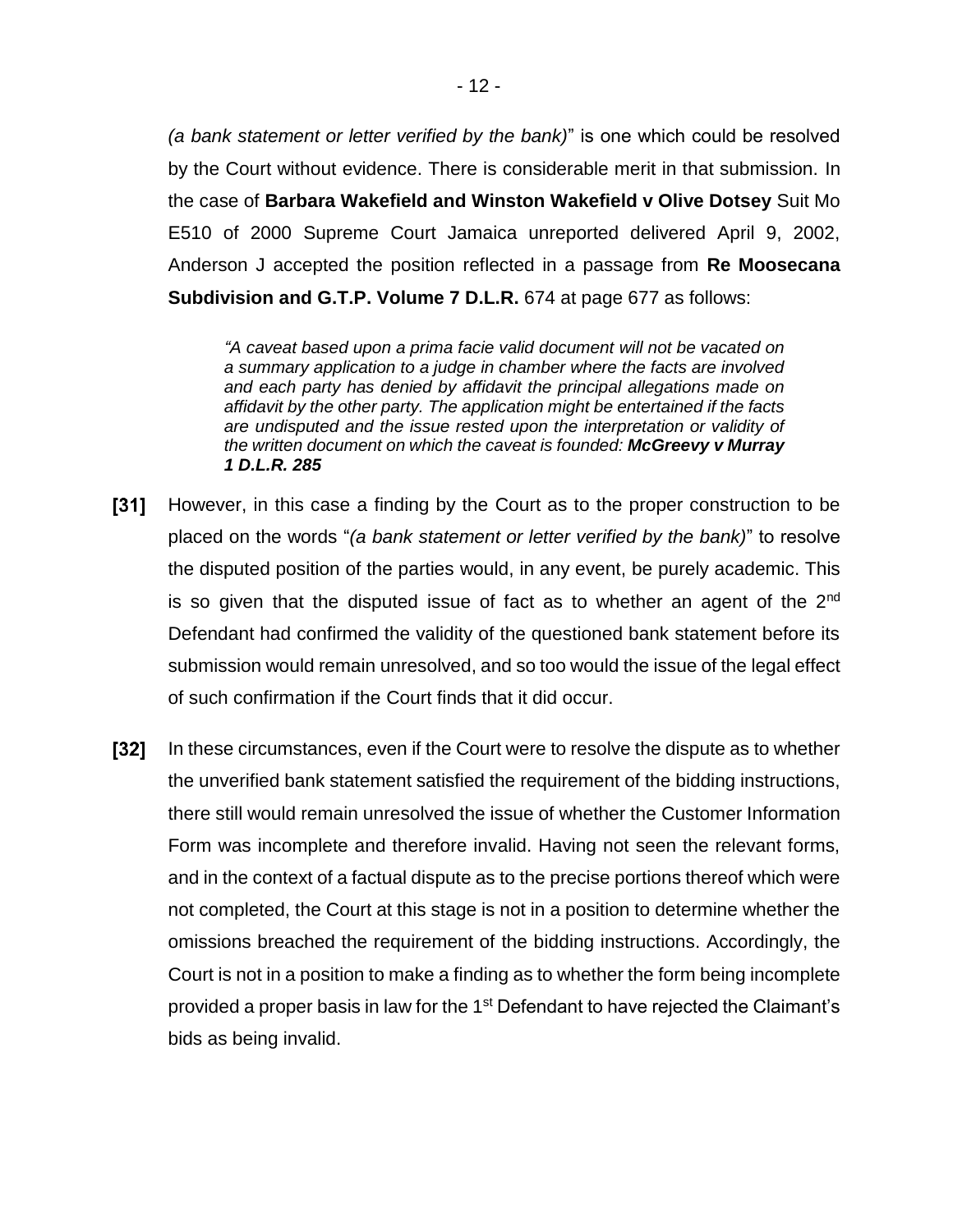- $\mathsf{T}33\mathsf{T}$ Having considered the evidence before the Court, I find that there is a serious issue to be tried as to whether the Claimant's bids were valid. The  $1<sup>st</sup>$  Defendant's position was that the Claimant's bids were invalid. However, no evidence was presented to the Court as to whether they would have been the highest bids in respect of the Five Lots if they were in fact valid as the Claimant asserts.
- $[34]$ In his affidavit filed 10 March 2021 the Claimant at paragraph 3 indicated as follows:

*….In fact, I discovered that I was the only bidder on a number of the said lots and was reliably informed that I was the highest bidder on all them (sic)with the exception of six (6) (i.e. lots 34,35,36,37,70 and 74).*

Lots 34, 35, 36, 37, 70 and 74 are not part of the Five Lots. Mrs Small-Davis complains that the Claimant's statement is a statement of information and belief which although permitted in interlocutory proceedings pursuant to CPR rule 30.3 is subject to the requirement under CPR 30.3 (2)(b)(ii) that the affidavit indicates the source for all matters of information and belief and this was not complied with in this case. Counsel is quite correct in this regard. However, it is clear from the pleadings and from the exchange of correspondence between the parties that the 1<sup>st</sup> and 2<sup>nd</sup> Defendants understand the Claimant to be asserting that he was the highest bidder in respect of the Five Lots (and others). In spite of this, the 1<sup>st</sup> Defendant has not by evidence on this application, positively asserted that he was not the highest bidder as far as the Five Lots were concerned. What it asserts is that his bids were not the highest valid bids. In regard to my previous finding that there is a serious question to be tried as to whether the Claimant's bids were valid, I also find that there is a serious question to be tried as to whether the Claimant's bids were the highest valid bids. I make this finding notwithstanding the Claimant's failure to disclose the source of the information that he was the highest bidder. I have not placed much weight on this omission since the  $1<sup>st</sup>$  and  $2<sup>nd</sup>$  Defendants are uniquely placed in a position to determine whether his assertion of having made the highest bids in respect of the Five Lots is correct (acknowledging of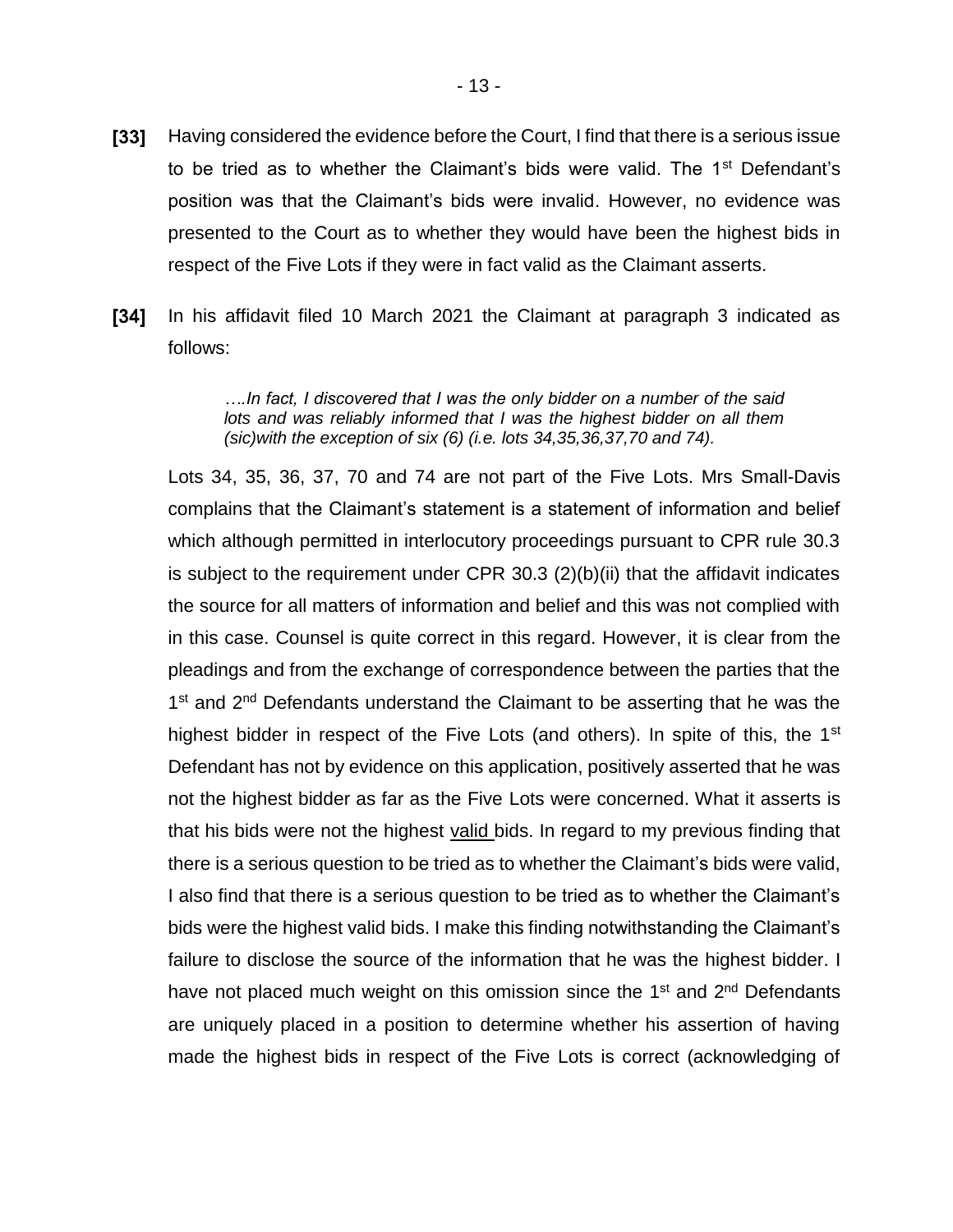course that the 1<sup>st</sup> Defendant contests the Claimant's assertion that he was the highest valid bidder.

## **The sale process and the breach of contract issue**

 $[35]$ The relevant law on this area can be found in Chitty on Contracts  $13<sup>th</sup>$  edition volume 1 chapter 2 paragraph 22 in the following terms:

> *2-022 Tenders. At common law, a statement that goods are to be sold by tender is not normally an offer to sell to the person making the highest tender; it merely indicates a readiness to receive offers. Similarly, an invitation for tenders for the supply of goods or for the execution of works is, generally, not an offer, even though the preparation of the tender may involve very considerable expense. The offer comes from the person who submits the tender and there is no contract until the person asking for the tenders accepts one of them. These rules may, however, be excluded by evidence of contrary intention: e.g. where the person who invites the tenders states in the invitation that he binds himself to accept the highest offer to buy (or, as the case may be, the lowest offer to sell or to provide the specified services). In such cases, the invitation for tenders may be regarded either as itself an offer or as an invitation to submit offers coupled with an undertaking to accept the highest (or, as the case may be, the lowest) offer; and the contract is concluded as soon as the highest offer to buy (or lowest offer to sell, etc.) is communicated.*

[36] Counsel were both agreed that the principles reflected in the paragraph quoted above accurately reflects the law and that in this case, a contract is brought into existence upon the submission of the highest bid. It is not disputed that there was no reserve price and there were express terms of the invitation that "*the winning bid will be based on the highest valid offer*" and that "*the highest valid offer that meets the requirements, will be the winning bid*". The position of the 1<sup>st</sup> Defendant, expressed stridently, is that the Claimant's bids did not meet the expressly stated requirements and as a consequence, were invalid.

## **Conclusion on the merits of the claim**

[37] Having found that there is a serious issue to be tried as to whether the Claimant's bids were the highest valid bids in respect of the Five Lots, on the balance of the evidence before the Court, I find that the claim on which the Claimant's caveats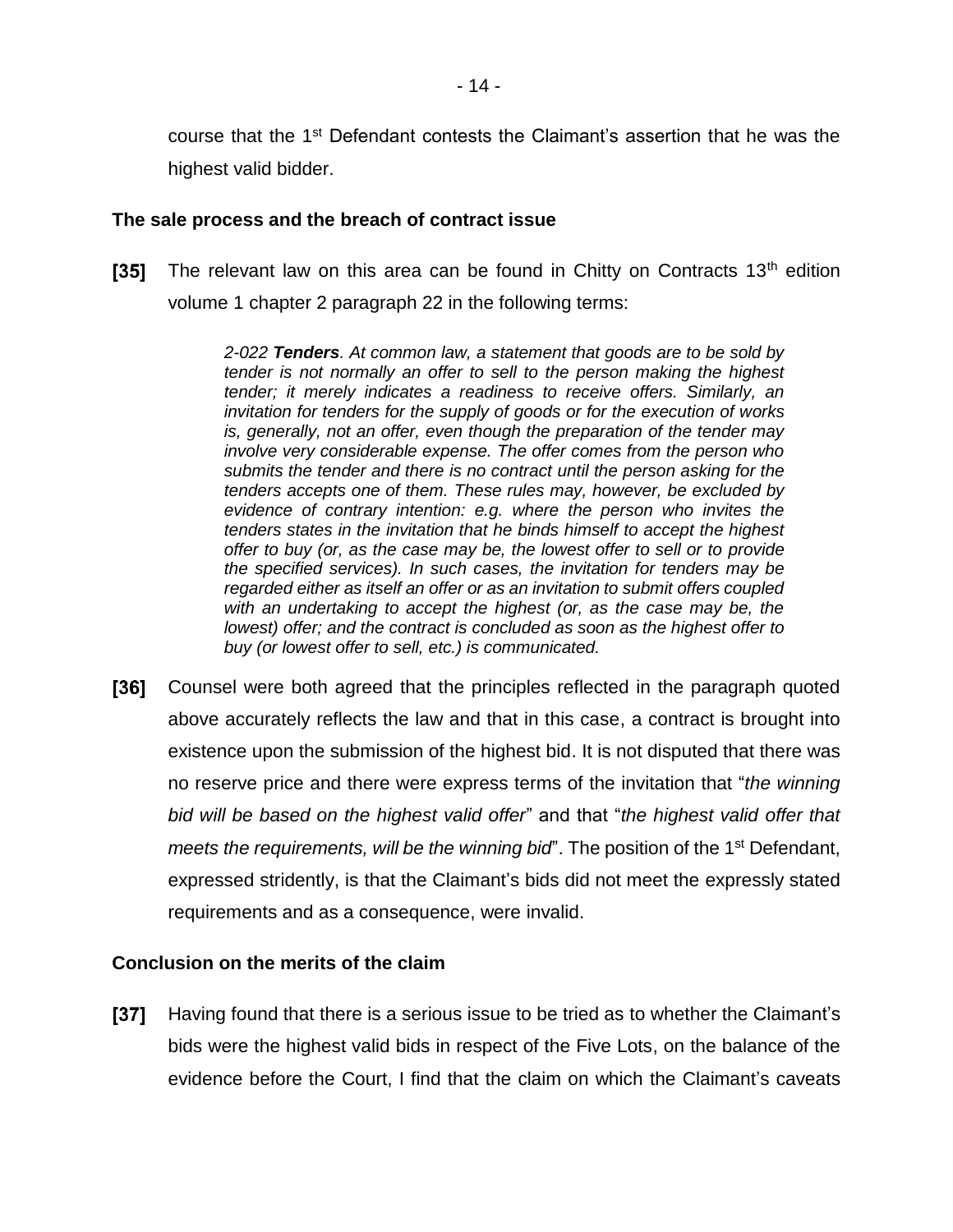are based raises a serious issue to be tried. The necessity for this conclusion is based on the approach suggested in **Eng Mee Yong** (supra) that the appropriate enquiry is into the claim on which the caveats are based and to which I have earlier made reference.

 $[38]$ Notwithstanding the approach suggested in **Eng Mee Yong** arising from the similarity between injunctions and caveats, I am of the view that the appropriate test at the first stage is not simply whether the Claimant's claim establishes a serious issue to be tried in respect of the claim on which the caveat is based. My reason for this conclusion is based on the following analysis. Section 139 of the RTA offers the discretion to a person claiming "*any estate or interest in land*" to apply to have a caveat registered. It is generally accepted that under the Torrens system of land registration the Registrar does not conduct a formal inquiry to determine whether the applicant does in fact have any "estate or interest in land" and acts in an administrative capacity in this regard. The words "estate or interest in land" would therefore be otiose unless there is a subsequent point at which they become relevant, and in my opinion they become relevant on an application by the registered proprietor of land pursuant to section 140 of the RTA.

#### **Does the Claimant have a caveatable interest?**

 $[39]$ In determining this issue there are two alternative views as to what the Caveator responding to an application to set aside the caveat must establish. The first school posits the view that a caveator must establish that there is a serious issue to be tried that he has one of the permissible estates or interest in land. This conclusion flows naturally from the wording of section 139 which speaks to "estate or interest in land". Mrs. Small-Davis in her submissions referred to the Tasmanian case of **Woodberry v Gilbert** (1970) 3 Tas. L.R. 7 in which the court acknowledged that the interest claimed ought to be one that confers a legal or equitable interest in the land itself. The Court also listed seven categories of estates or interests which could support a caveat. These included "*a right to the present or future position of the land ….as an owner of the fee simple*" which Mrs. Small-Davis submitted was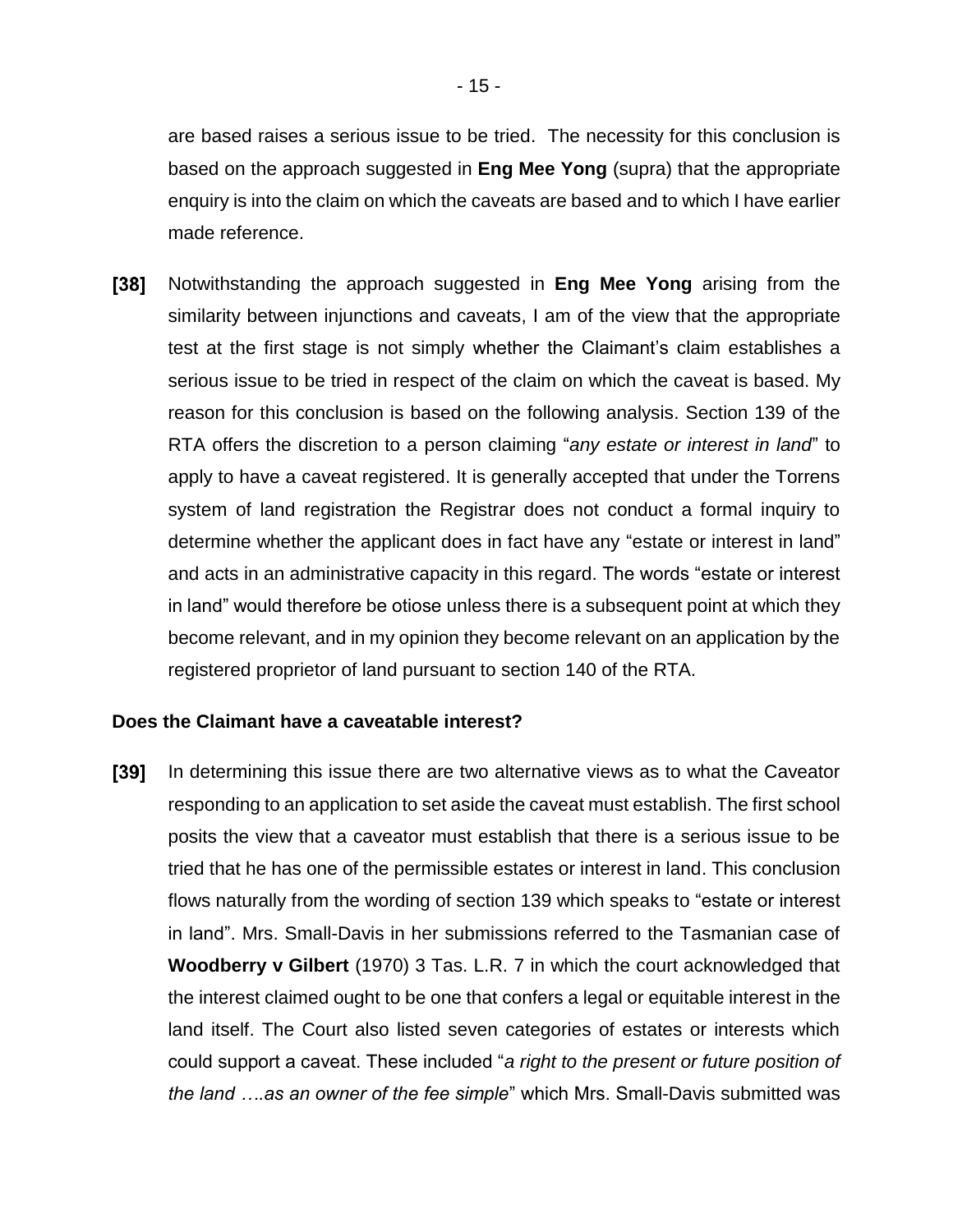the only interest which the claimant could possibly be claiming to have acquired. I have not reproduced the other categories since in my opinion they are not exhaustive and there are other instances of estates or interests in land which were not identified among the seven categories but which have been held to be sufficient to support a caveat.

 $[40]$ The position of the second school supports an expansion of the qualifying "interest" needed and assert that a contractual right only may be sufficient. This approach is evident in the case of **Barbara Wakefield and Winston Wakefield v Olive Dotsey** Suit No E510 of 2000 Supreme Court Jamaica unreported delivered April 9, 2002. In that case Anderson J accepted as a correct statement of the law, the following passage from the text entitled "Registration of Title throughout the Empire" at page 186:

> *"Having regard to the intimate connection between caveats and litigation, it is submitted that any claim which would entitle the claimant to initiate litigation in respect of land, should entitle him to enter a caveat, whether the claim be based on an equitable interest, or only on a contract to a right"*

Anderson J, found additional support in the Western Australian case of **Jandric v Jandric & Anor**, [1000] WASC 22 (18 May 1999) a decision of Commissioner Bus, Q.C. in which he made the following statement:

> *"Plainly, a person who claims a legal estate or interest in land will be entitled to lodge a caveat against the land. But where a person does not have a legal estate or interest, he will be entitled to lodge a caveat only if he has an interest in respect of which equity will give specific relief against the land itself. This relief may be by way of an order that the interest claimed be satisfied out of the land itself; for example, by an order for the sale of the land and the payment out of the proceeds of an amount in respect of which the caveator has a charge. If the person has an interest in respect of which Equity will give specific relief against the land itself, then the interest is caveatable, and it is appropriate to describe it as an equitable proprietary interest in land."*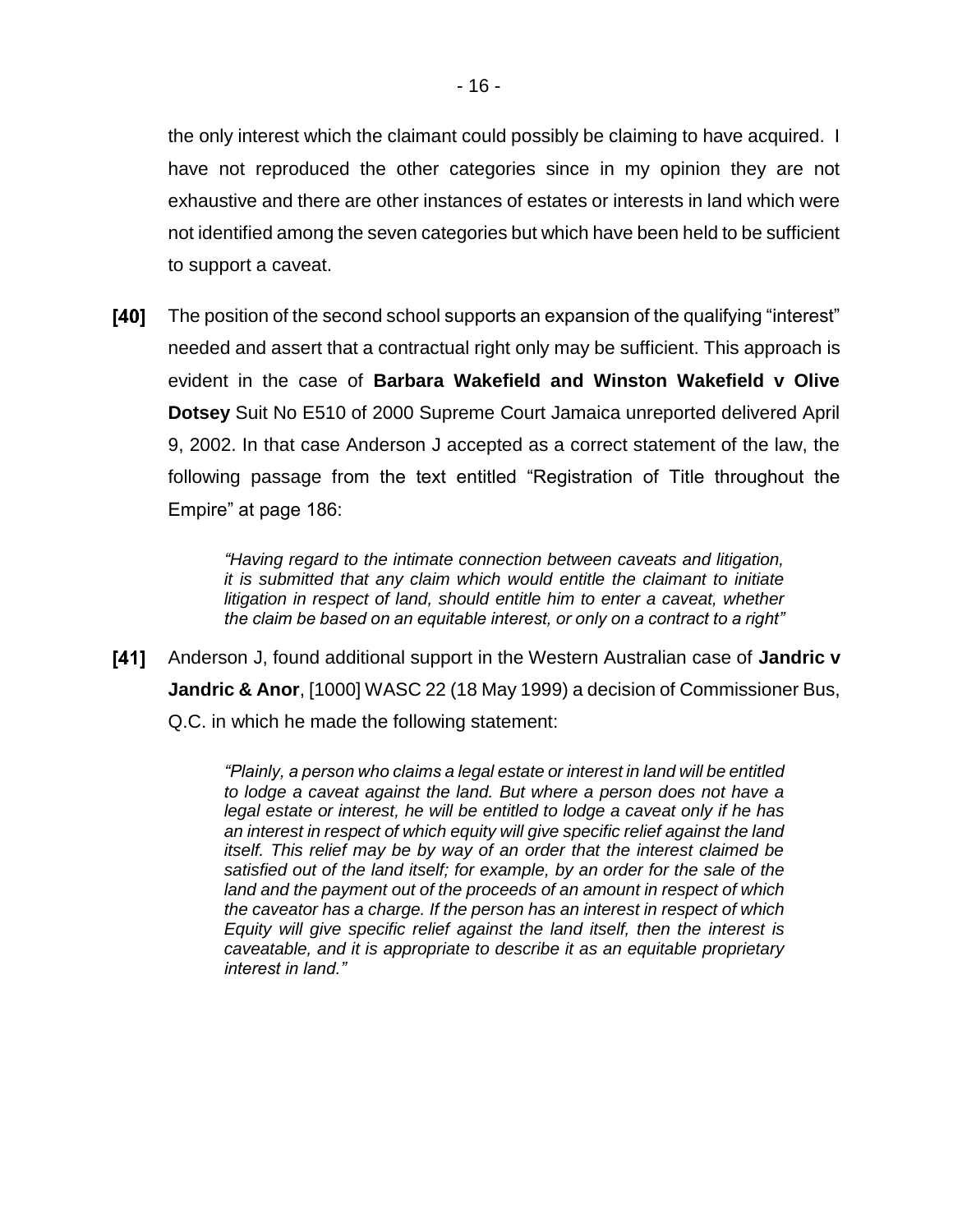**What is the interest or right acquired by the Claimant if he submitted the highest valid bid?**

[42] The authorities establish that the legal estate in land does not pass until the execution of a conveyance or transfer however, a purchaser of land obtains an equitable interest as soon as there is a valid contract for sale and before payment of the purchase price. Sir George Jessel MR, in **Lysaght v Edwards** (1876) 2 Ch D 499, 506 referred to what had been settled doctrine since the time of Lord Hardwicke:

> *"It appears to me that the effect of a contract for sale has been settled for more than two centuries; certainly it was completely settled before the time of Lord Hardwicke who speaks of the settled doctrine of the Court as to it. What is that doctrine? It is that the moment you have a valid contract for sale the vendor becomes in equity a trustee for the purchaser of the estate sold, and the beneficial ownership passes to the purchaser, the vendor having a right to the purchase-money, a charge or lien on the estate for the security of that purchase-money, and a right to retain possession of the estate until the purchase-money is paid, in the absence of express contract as to the time of delivering possession".*

At page 510 he went on the state as follows:

*"It must, therefore, be considered to be established that the vendor is a constructive trustee for the purchaser of the estate from the moment the contract is entered into."*

- [43] The nature of that equitable interest and its incidents has proved to be controversial. In the case of **Scott v Southern Pacific Mortgages Ltd** [2014] UKSC 52 the United Kingdom Supreme Court considered the nature of the purchaser's interest before completion and examined a number of the authorities on the point. In this Application before me however, I am not concerned with the precise nature of that equitable interest. I am solely concerned with whether such an equitable interest may exist.
- $[44]$ Mrs Small-Davis submissions in writing at paragraph 30 on this point are as follows: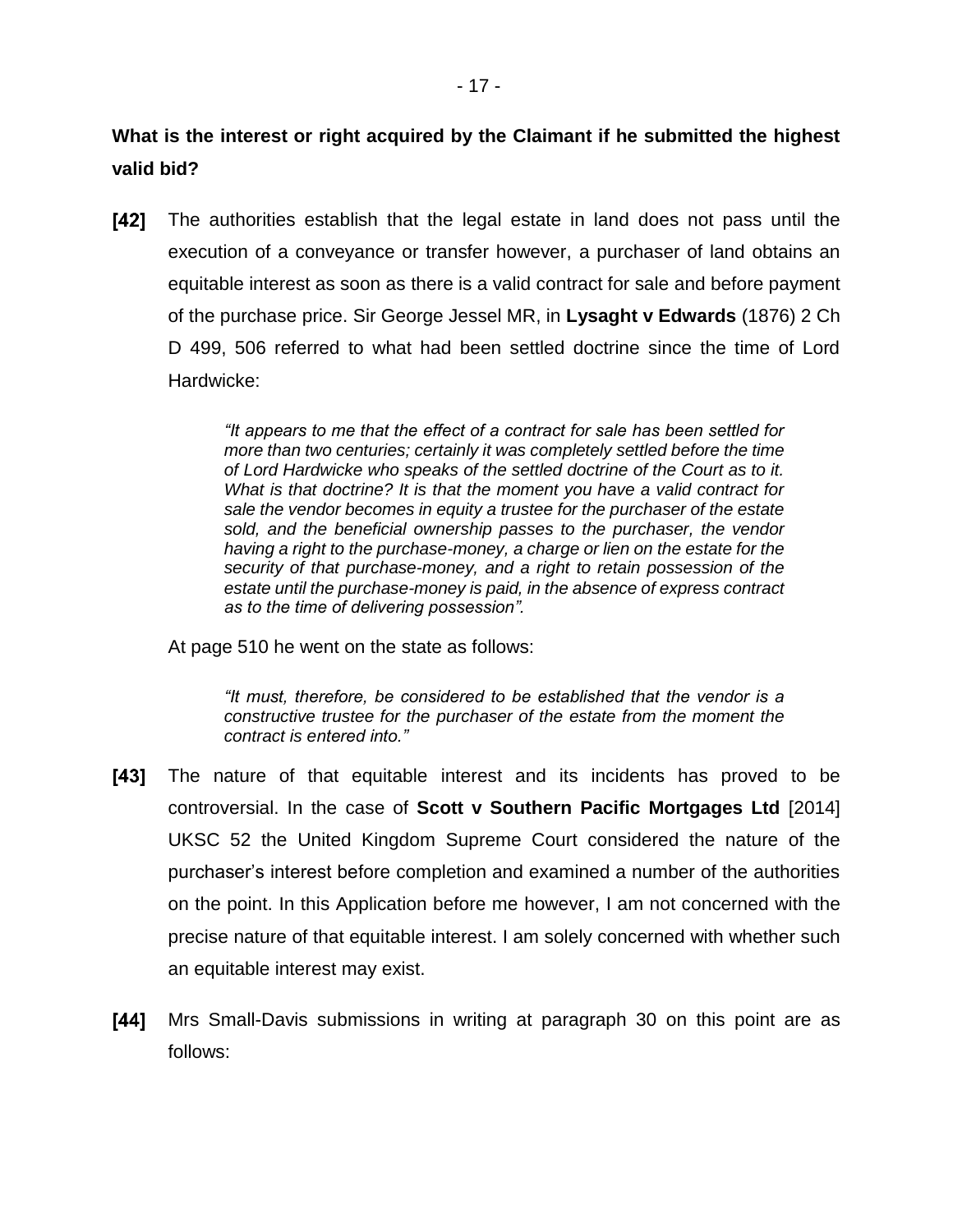*…. We accept that as a matter of legal principle, ordinarily, in a contract for sale the vendor becomes a trustee for the purchaser, with the purchaser gaining a beneficial interest in the property subject to his completion of the contract by the payment of the purchase price. There is however no documentary evidence of a contract between the Claimant and the Applicant....*

In this application there has not been an executed agreement for sale. No doubt the Claimant would argue that his has not been due to any fault of his own. In these circumstances whether one accepts the expanded test with which my brother Anderson J found favour in **Wakefield v Dotsey** (supra) may prove to be determinative. In conducting my analysis, I am guided by the observations of Parnel J in **Barclays Bank DCO v Administrator General and Hamilton** (1970) 15 WIR 461 that the Registration of Titles Law, Cap 340 (the pre-cursor to the RTA), is by no means uniform in all its terms, purpose, and sociology with its Australian counterpart. Accordingly, the learned judge opined that "*an Australian decision on any given provision which is said to be similar to the Jamaican statute cannot bodily be accepted here as an authority without careful examination*."

[45] Parnel J cited with approval the observations of Lord Jenkins in **Chisholm v Hall** 7 JLR 164 where in delivering the judgment of the Privy Council at page 169 said:

> *'The plaintiff's contention on this part of the case demands reference at some length to the provisions of the Registration of Titles Law. This Law is one of many enactments for the registration of titles in force in this country and in various parts of the Commonwealth and Empire. But these enactments are by no means uniform in their terms, and it was agreed in the course of the argument that no useful purpose would be served by comparing other enactments with the Jamaican law, or citing cases decided on other enactments as aids to the construction of the Jamaican law.'*

These observations apply equally to the judgments from the other jurisdictions to which reference has been made. Nevertheless, I am of the view that these cases can be of assistance especially where the prime issue is not the precise construction to be applied to the RTA and provided that one appreciates the differences in the various legislation. Cognisant of the need for this caution, I have considered the cases to which I have referred and I am attracted to the test in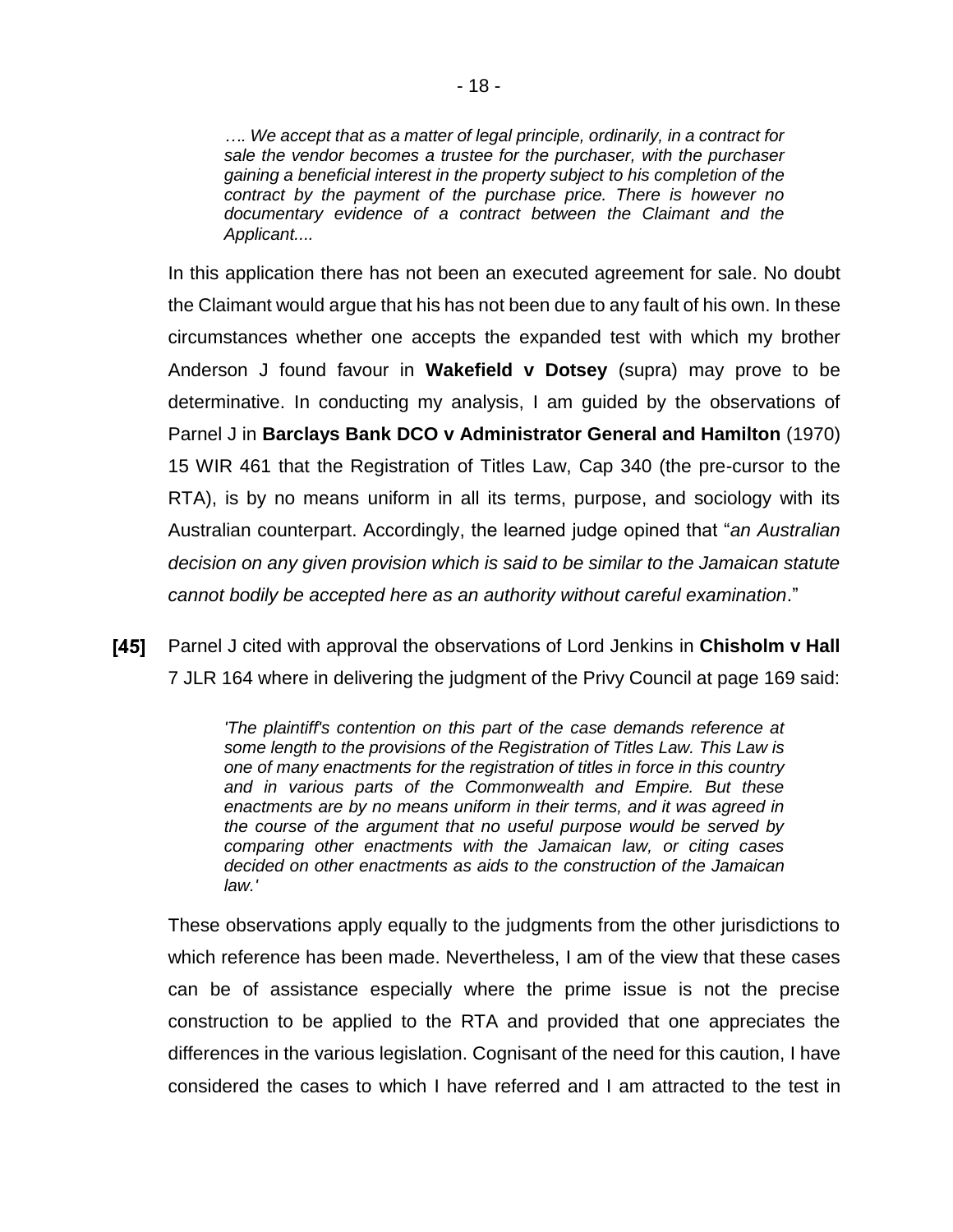**Wakefield and Dotsey**. Accordingly, I share the conclusions of Anderson J as to its applicability.

## **Conclusion on whether the Claimant has a caveatable interest**

[46] Having previously found that there is a serious issue to be tried as to whether the Claimant was the highest valid bidder I find that there is a serious issue to be tried as to whether the Claimant has a right to specific performance. It follows almoat naturally that this leads to a finding on a balance of probabilities that the Claimant has shown that there is a serious issue to be tried as to whether he has a sufficient interest in the Five Lots which would entitle him to have the caveats remain in place. However, I am not of the view that the matter ends here and that this *per se* means that the caveats should remain in place. Both Counsel were agreed that a further enquiry is necessary, similar to that undertaken on an application for an injunction.

## **The balance of convenience**

- [47] In the case of **Tapper (David Orlando) v Watkiss-Porter (Heneka)** [2016] JMCA Civ 11 the Honourable Ms. Justice Hillary Phillips JA, at paragraph 36 of the Judgment distilled these principles applicable to injunction applications and stated that once the Court has been satisfied that there is a serious issue to be tried, in considering the balance of convenience the court must have regard to whether damages would be an adequate remedy for either party. The learned judge stated that:
	- *(i) If damages would not be an adequate remedy for either party, then the court should go on to examine a number of other factors to include the risk of prejudice to each party that would be occasioned by the grant or refusal of the injunction; the likelihood of such prejudice occurring; and the relative strength of each party's case.*
	- *(ii) In deciding whether to withhold or grant the injunction the court should take whichever course seems likely to cause the least irremediable prejudice to one party or the other.*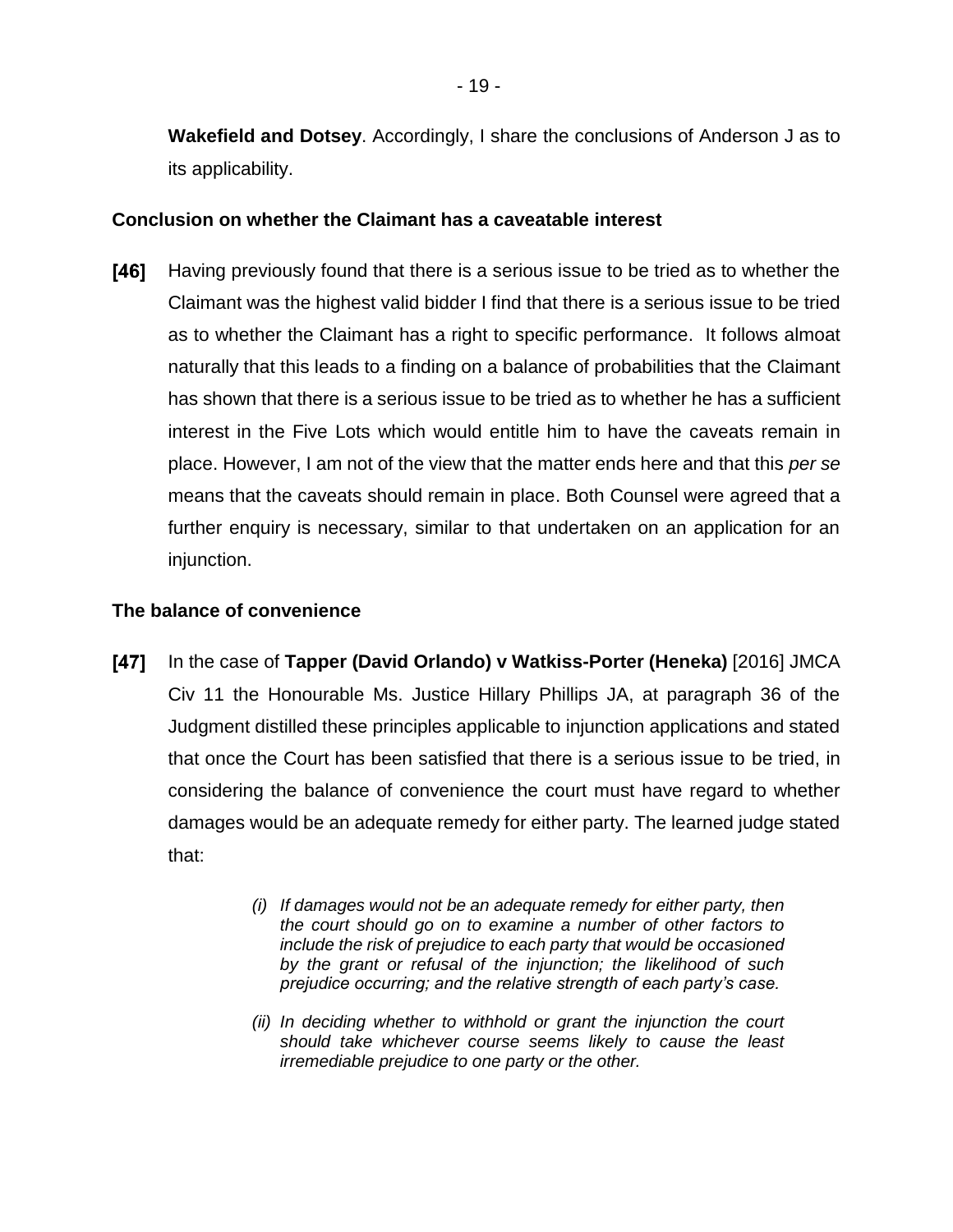*(iii) If the balance of convenience is even then the court should preserve the status quo.*

- [48] When considering the adequacy of the remedy of damages available for either party on an application for an injunction, the Court usually adopts the following approach distilled from **American Cyanamid** (supra) and approved locally in **National Commercial Bank Ltd v Olint Corp Ltd**. [2009] UKPC 16. As a first step the Court considers whether, if the Claimant were to succeed at trial in establishing his claim, he would be adequately compensated by an award of damages for the loss he would have sustained by the refusal to grant the injunction. If damages would be an adequate remedy and the Defendant is in a financial position to pay them, then the injunction should be refused, regardless of how strong the Claimant's claim may appear to be at that stage.
- [49] The second step becomes necessary only if damages would not provide an adequate remedy for the Claimant in the event of him succeeding at the trial, then the Court should consider whether, if the Defendant were to succeed at trial the loss he suffered as a result of having been restrained by the injunction would be adequately compensated by the Claimant's undertaking as to damages.
- $[50]$ I have formed the view that the second step would not be appropriate because this is where one of the differences between an injunction and a caveat becomes apparent, and that is, the caveator is not usually required to give an undertaking as to damages. I appreciate that the Court at this stage can impose conditions which will serve a similar purpose, but these are conditions which only ought to be applied (if found to be appropriate) after the Court has decided whether the caveat should remain in place. These conditions should not factor into the determination at this stage of the issue of whether damages are an adequate remedy.

## **The Claimant's submissions**

 $[51]$ The Claimant submits that damages is not a sufficient remedy. Reliance is placed on the dictum in the case of **Neville Peralto and Another v COK Sodality Co-**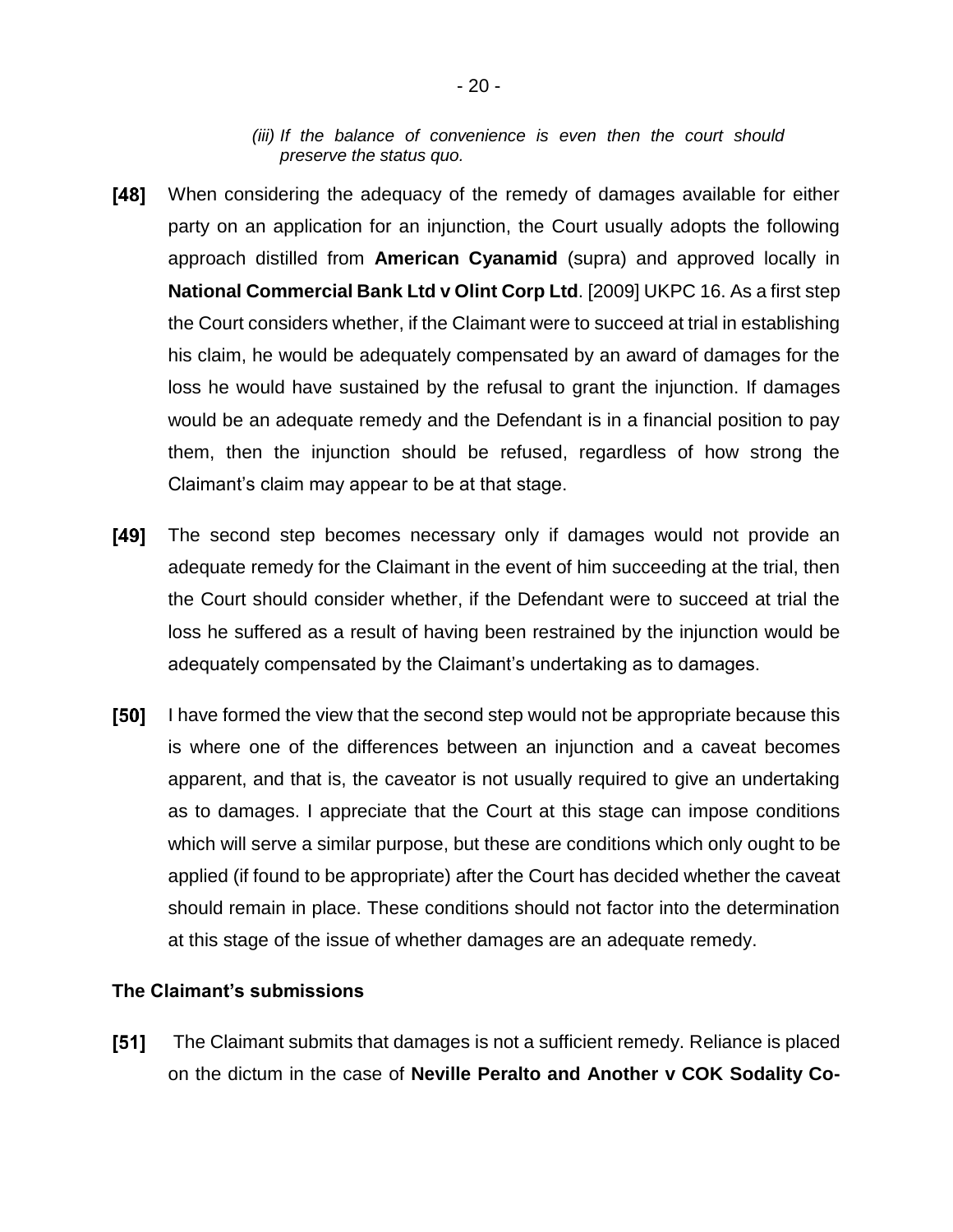**Operative Credit Union Ltd.** [2017] JMSC Civ 210 and in particular paragraph 15

in which Fraser J (as he then was) stated the following:

*[15] As recognized in American Cyanamid most if not all cases are really about money (in differing ways and with varying levels of adequacy of compensation). There are additionally sometimes other considerations, especially where there are elements of intangible value such as sentimental attachment which homeowners may have to their family home, which a court may be asked to weigh in the balance when considering whether or not damages may be an adequate remedy.*

 $[52]$ Mr. Williams relied on the Claimant's evidence as to his emotional attachment to Properties which is best expressed in his own words as stated in paragraphs 12 to 15 of his affidavit and which I reproduce hereunder:

> *12. That might interest in the lots is not at all motivated or based on monetary value. I have a very strong emotional and sentimental attachment to Silver Sands, hence my interest in purchasing the lots in the first instance.*

> *13. In speaking to my emotional and sentimental attachment to Silver Sands, I have spent every single Christmas holiday in Silver Sands since the day I was born, bar two Christmases in 1979 and 2020 (due to instability in the country in 1979 and the Covid-19 pandemic in 2020).*

> *14. My intention for the lots is to preserve as much of the character of Silver Sands and keep them as green space. I have no interest in monetary gain from Silver Sands Estate or the monetary value of the lots. In fact, through my attorneys I had proposed to the Defendants as a settlement option that the lots be transferred into a trust or some other entity that would be bound to preserve them as green space in perpetuity.*

> *15. As such, there is no amount of money that could suffice in the event that I am successful in this Claim before the Supreme Court but (sic) the defendants were allowed to sell the properties.*

[53] Mr. Williams submitted that the Court should make an order to maintain the status quo until the matter is heard and should consider the fact that the  $1<sup>st</sup>$  Defendant has been the registered proprietor of most of the relevant lots since 1971 almost 50 years. Counsel indicated that they were registered on a few of the lots in 2008 but in general these properties have been sitting idle for decades. It was submitted that in the circumstances this is not an urgent matter that should deprive the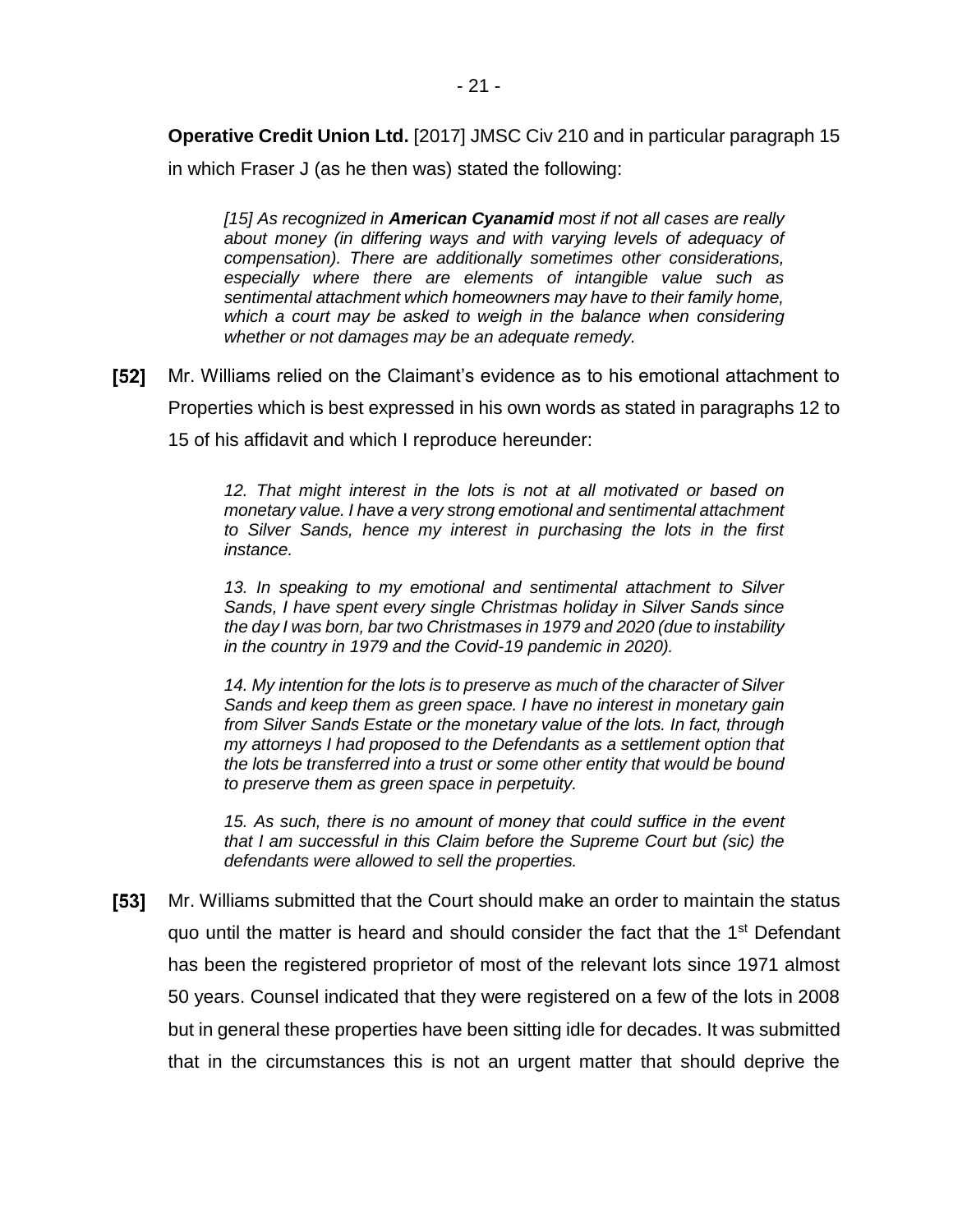Claimant of his rights under the RTA to be warned if and when the  $1<sup>st</sup>$  Defendant decides to sell the lots.

[54] It was also submitted on behalf of the Claimant, that it was the legislators' intention for the RTA to allow a bona fide purchaser the opportunity to be alerted when there is a contentious matter involving property. This is an additional reason why the Court should allow the caveat to stand to allow the Claimant to take whatever steps are necessary to protect his interest at the appropriate time. Therefore, he argued, if the caveat is removed the *bona fide* purchaser would be robbed of his opportunity to make an informed decision before entering into an agreement to purchase one of the Five Lots.

## **The 1st Defendant's submissions**

- $[55]$ Mrs. Small-Davis has drawn the Court's attention to the map of Silver Sands which shows that the developers have included green space within the estate. Counsel further submitted that in assessing the Claimant's evidence of the sentimental value he attaches to Silver Sands and whether damages will be an adequate remedy the court should consider the following facts:
	- *(a) six of the lots in which the Claimant has expressed an interest are located outside of the Silver Sands Estates gated community;*
	- *(b) one lot is already developed and has a 3 bedroom villa and swimming pool;*
	- *(c) the Claimant is not resident in Jamaica and visits annually for Christmas; and*
	- *(d) the Claimant has bid on all 16 lots which suggests that he does not have any particular attachment to any lot or location within the Estate.*
- [56] Mrs. Small-Davis also submitted that in assessing the balance of convenience the court should consider the desire of the 1<sup>st</sup> Defendant to dispose of the properties including the Five Lots. Ms Small-Davis further submitted that the proper course was for the Claimant to apply for an injunction to prevent the dissipation of the Properties which were the subject of the Claim. Furthermore, Counsel argued that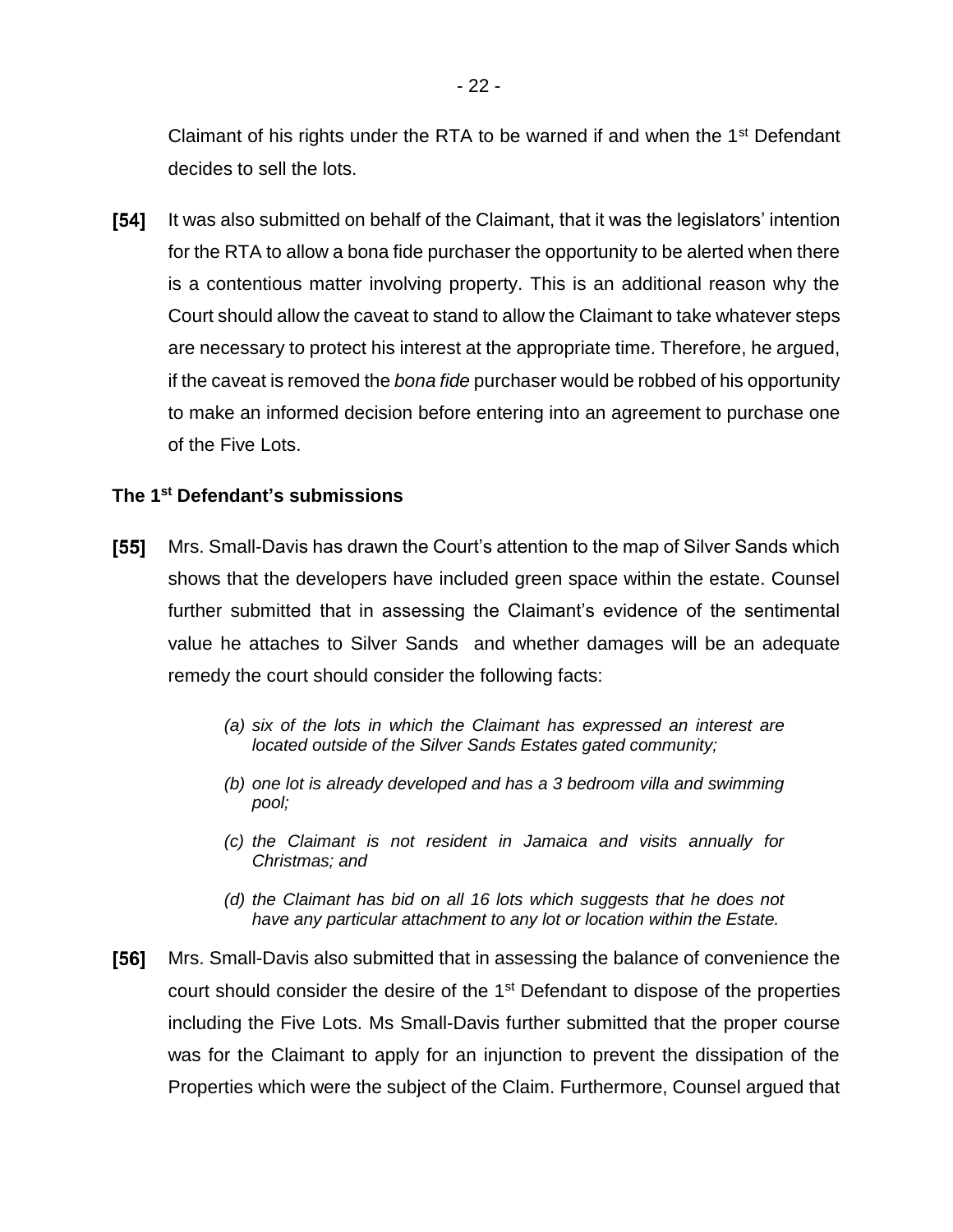by delaying his application for the Caveats he has adversely affected the marketing efforts of the 1<sup>st</sup> and 2<sup>nd</sup> Defendants.

## **The Court's analysis of whether damages are an adequate remedy**

[57] In **Tewani Ltd v Kes Development Co. Ltd & ARC Systems Ltd.** (unreported) Supreme Court, Jamaica, Claim No. 2008 HCV 02729, judgment delivered on 9 July 2008, Brooks J (as he then was) expressed the general principle as follows:

> *"The significance of the subject matter being real property, raises a presumption that damages are not an adequate remedy, and no enquiry is ever made in that regard. The reason behind that principle is that each parcel of land is said to be "unique" and to have 'a peculiar and special value'."*

However, in **Lookahead Investors Limited v Mid Island Feeds (2008) Limited and Others** [2012] JMCA App 11 Brooks JA on an application in chambers made the following acknowledgment at paragraph 40 of the judgment:

*"There are two fairly recent cases in which this court has found that, in the context of commercial entities, damages would have been an adequate remedy. They are Shades Ltd v Jamaica Redevelopment Foundation Inc. SCCA No 55/2005 (delivered 20 December 2006) and Global Trust Ltd and another v Jamaica Redevelopment Foundation Inc. and another SCCA No 41/2004 (delivered 27 July 2007). In Shades, this court was of the view that such land, was "a mere asset of the company" despite the fact that it comprised a residence of one of the principals. In Global Trust, the property was an incomplete hotel and not a going concern. Both those cases, in my view, have different considerations which make them exceptions to the principle that the land and its location are unique. I do not consider the land in the instant case to be an exception to that principle."*

[58] Each case must therefore be taken on its own facts because the presumption that damages are not an adequate remedy is rebuttable. It is being advanced on behalf of the Claimant that he has no commercial interest in the Five Lots and that his interest is derived purely from his emotional attachment to the Silver Sands Estates. In response to the assertion that he has also bid on six of the lots which are outside the Silver Sands Estates gated community, Mr. Williams submitted that by virtue of their close proximity to the gated community, they have an impact on the nature and character of the community which is the feature that the Claimant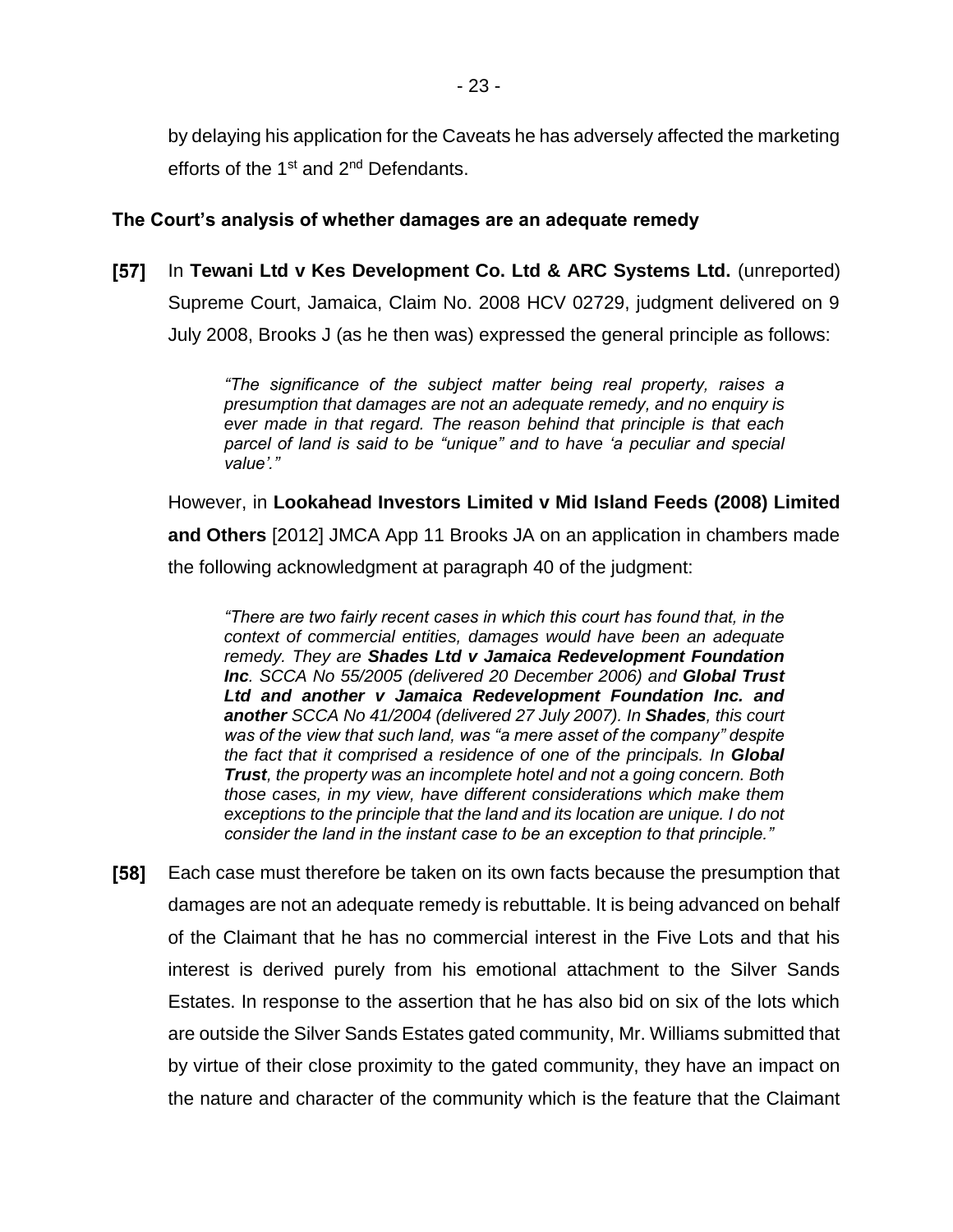is desirous of protecting. A suitable explanation has not been advanced to refute the submission of Mrs. Small-Davis that bidding on the developed lot on which the Villa with swimming pool is located raises a question as to what characteristics of the area the Claimant is interested in protecting.

 $[59]$ The Claimant has asserted that evidence of his genuine wish to preserve the nature and character of the area can be seen in his offer of settlement to have the Properties held by an appropriate trust unchanged for perpetuity. However, I am unable to place much weight on this fact owing to the general nature of that offer and having regard to the numerous details which would have to be agreed in order to make that a realistic possibility.

> *The Claimant is not ordinarily resident in Jamaica and only visits at Christmas. He has not expressed an intention to live here. Mrs Small-Davis has submitted that the Claimant is being less than frank with the Court because it appears that he may have an interest as beneficial owner in a company which shares his disclosed residential address and which is the legal owner of two lots in Silver Sands. I will not draw any inferences based on that assertion for purposes of this application. Admittedly, as submitted by Mrs Small-Davis the Claimant has taken a widespread, scattershot, approach to his acquisition of all sixteen lots including bidding on the developed lot which has the Villa and that this arguably suggests that his interest is not non-commercial as he claims. It is also correct that the developers of the project have built into it adequate green spaces for the benefit of all the owners.*

> *Nevertheless, it would be inappropriate for this Court, based on the conflicting evidence before it, to make a finding as to whether the Claimant's interest in the Five Lots genuinely stems from the emotional attachment which he describes or whether his interest is commercial in nature but masquerading as a romantic attachment to the way things are and a desire to have the status quo remain. In the absence of evidence which clearly refutes the Claimants assertion the Court is required to accept his evidence as true on a balance of probabilities for purposes of this Application.*

[60] I wholly accept the observations of the learned Judge in **Tewani Ltd** (supra) that the Court should weigh in the balance intangible values such as sentimental attachment which homeowners may have to their family home, when considering whether or not damages may be an adequate remedy. This situation presented to the Court is far removed from a homeowner wishing to preserve his childhood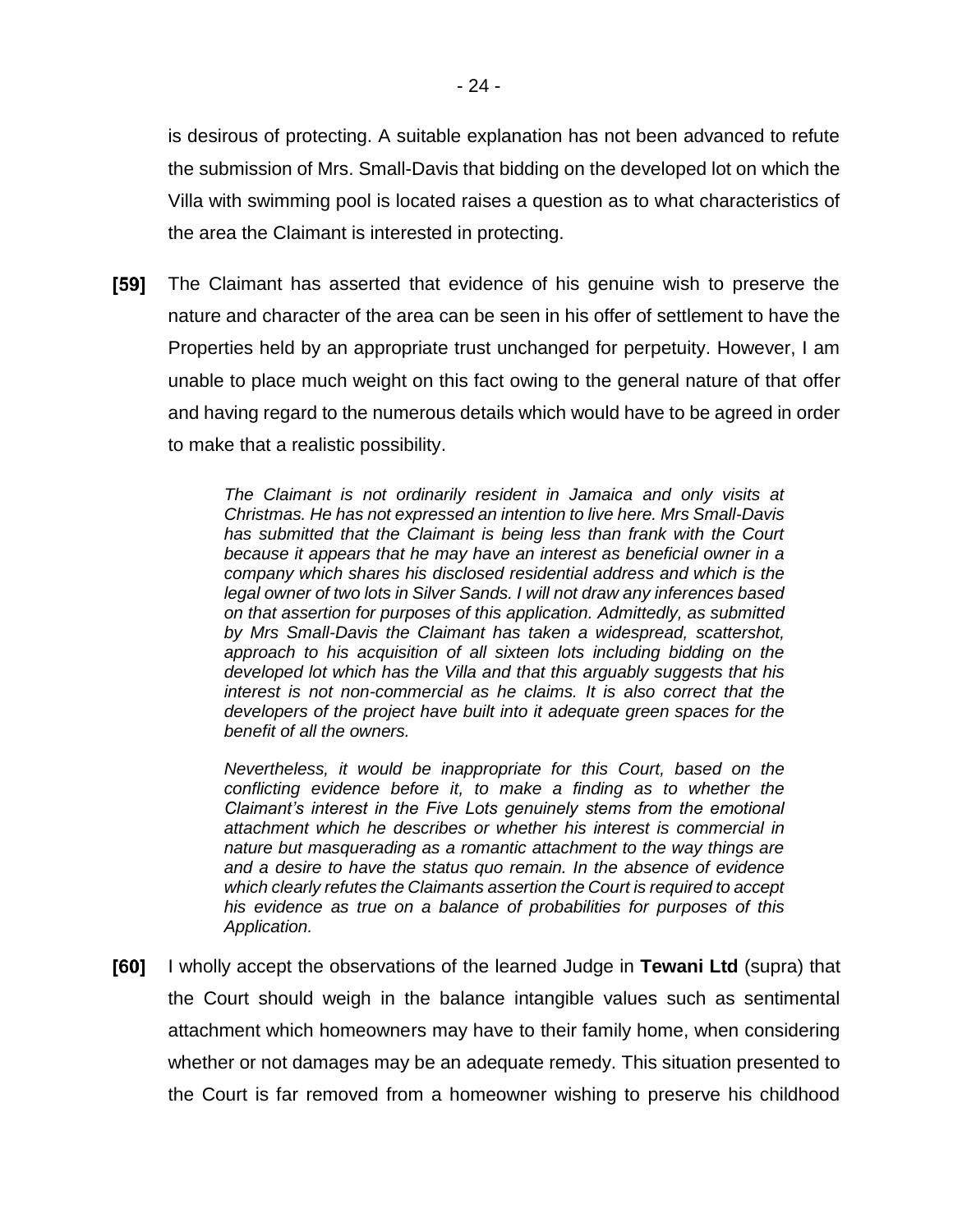home or a person who wishes to acquire a particular lot of land to build his home. However, the starting point remains the general legal principle that each parcel of land is said to be "unique" and a has "'a peculiar and special value". The emotional attachment which the Claimant asserts is not to a particular lot or to the Five Lots but to the entire Silver Sands area. The fact that the Five lots are separate and/or separated does not affect the principle that each lot of land is unique. The fact of the Claimant's interest in multiple lots as opposed to a single lot (the latter being the usual situation presented to the Courts) is in my opinion, not a distinguishing feature which creates an exception to the principle that the land and its location are unique.

#### **Conclusion on the issue of the adequacy of damages**

 $[61]$ In the absence of any evidence which can support a finding that the general principle that damages will not provide an adequate remedy to a person such as the Claimant who desires to acquire land in a particular area, I find that damages would not provide an adequate remedy for the Claimant in this case.

#### **Conclusion on the issue of the balance of convenience**

 $[62]$ The approach suggested in **Eng Mee Young** (supra) suggests that once the caveator establishes that there is a serious question to be tried, the balance of convenience would in the normal way and in the absence of any special circumstances be in favour of leaving the caveat in existence until the Claim is concluded. This position is supported by Donald Kerr in The Principles of Australian Land Titles (Torrens) System commended to the Court by Mrs Small-Davis. In that text at page 490 he suggested that having reviewed the relevant case law, one of the principles on which the Court will act is that "*If the caveator has a prima facie case, the fullest opportunity of litigating any matter that may be in dispute will be given to the caveator, however the court will not decide the matter on the summons, but order the caveator to bring an action within a stated time*".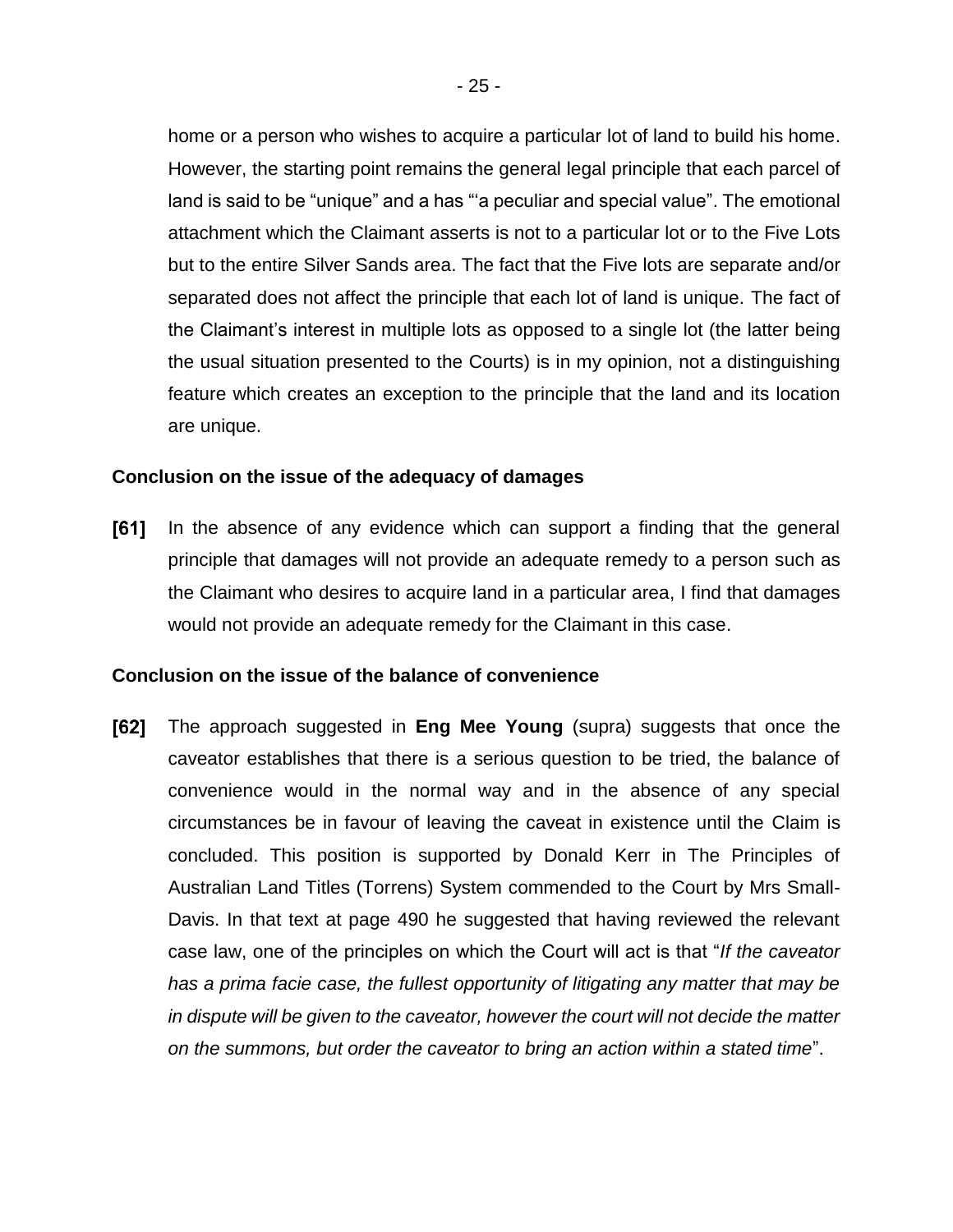[63] The 1<sup>st</sup> Defendant has entered into sale agreements in respect the lots registered at Volume 1078 Folio 950 and at Volume 1078 Folio 968 of the Register Book of Titles which are 2 of the lots which comprise the Five Lots. However, in addition to finding that the Claimant has established a prima facie case, additionally, I have found that damages would not be an adequate remedy for him if his claim succeeds. I am therefore of the view that the balance of convenience lies in favour of having the Caveats remain in place.

## **Additional considerations**

- [64] On this Application, the caveator is required to show cause why such caveats should not be removed and I have concluded that the Claimant has succeeded in doing so.
- $[65]$ In **Abigail v Lapin** [1934] All ER Rep 720, the Privy Council considered The Real Property Act, 1900, of New South Wales, and certain elements of the Torrens system registration of title to land. The Court observed at page 725 that a caveat served to warn persons dealing in respect of the land and to enable the equitable claimant to protect his claim by enabling him to bring an action if his claim be disputed.
- [66] It is noteworthy that in this case the Claimant filed the caveats in respect of the Five Lots only after he had initiated this claim. Mr Williams argued that the real purpose of lodging the caveats was so that the Claimant could be notified in the event that there was going to be a sale of any particular lot. At that stage, the Claimant would decide what steps to take and whether for example he would apply for an injunction prohibiting the disposal of that lot or lots.
- $[67]$ However, when pressed as to whether an injunction would not have provided adequate and overarching protection Mr Williams explained that the use of caveats in this manner was a calculated strategy because the Claimant recognized that he would not be in a position to give an appropriate undertaking in damages for an injunction in respect of the Claim covering all the Properties. Therefore, by this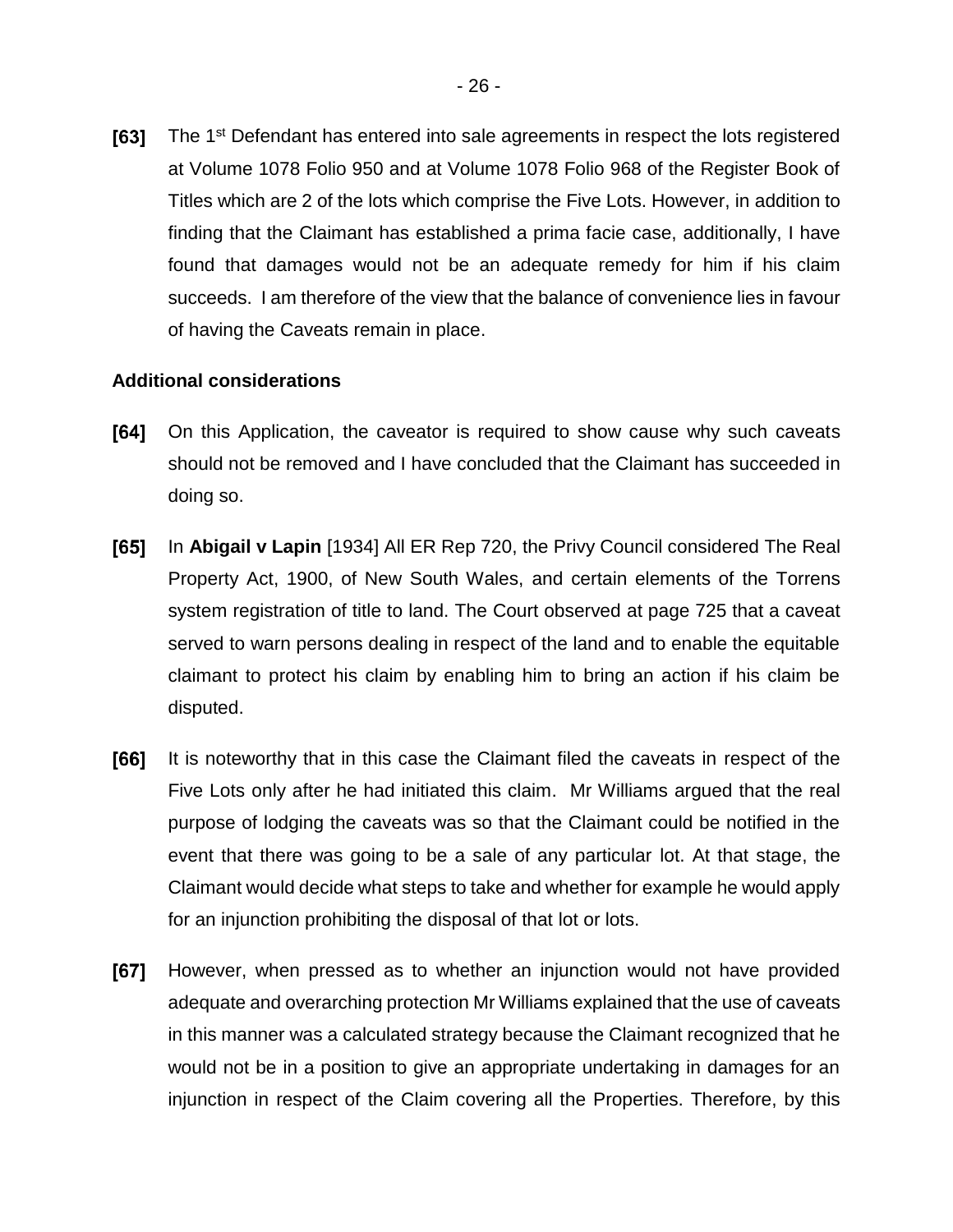method he could delay the application for an injunction until it is absolutely necessary to protect a specific lot or lots and then only at that point provide an undertaking for the injunction in respect of that lot or lots on an *ad hoc* basis. If a particular lot was not in any immediate danger of sale, then he would not have to make an application for an injunction in respect of that lot and would not need to unnecessarily provide an undertaking in respect of that lot.

- $[68]$ Mr Williams submitted that this was a perfectly permissible use of Caveats and furthermore the public has an interest in knowing that there was a dispute between the parties and this would guide their conduct and decision making.
- [69] Whereas I agree with Mr Williams that the procedure adopted by the Claimant is not expressly prohibited, it is open to the Court to weigh the reasons for the Claimant lodging the caveat, in the balance, when considering whether it should attach any conditions to the order that the caveat should not be removed. The Claimant is well aware that the  $1<sup>st</sup>$  and  $2<sup>nd</sup>$  Defendants are making attempts to dispose of the Five Lots and can make his plans on the assumption that agreements for sale if not already entered into may be entered into at any time. He has the benefit of this claim which he has already filed.
- [70] I experience some unease with the Claimant's admitted strategic objective of using the caveat as a tool to obtain protection akin to an injunction while avoiding the provision of an undertaking as to damages for the protection of the  $1<sup>st</sup>$  and  $2<sup>nd</sup>$ Defendants. Mrs Small Davis suggested that the court has the power pursuant to section 140 of the RTA to order that the Claimant give an undertaking as to damages and that such undertaking be fortified by the provision of good and sufficient. In support of her submissions counsel referred to the cases of **Locke v Bellingdon Ltd** (2002) 61 WIR 68 and **Sinclair Investment Holdings SA v Carlton Ellington Cushnie** [2004] EWHC 218. Both cases concerned an injunction and the issue of the fortification of an undertaking as to damages. It is trite law that the Court can in appropriate circumstances order that the undertaking as to damages be fortified. What is unclear, in my opinion is whether the court can